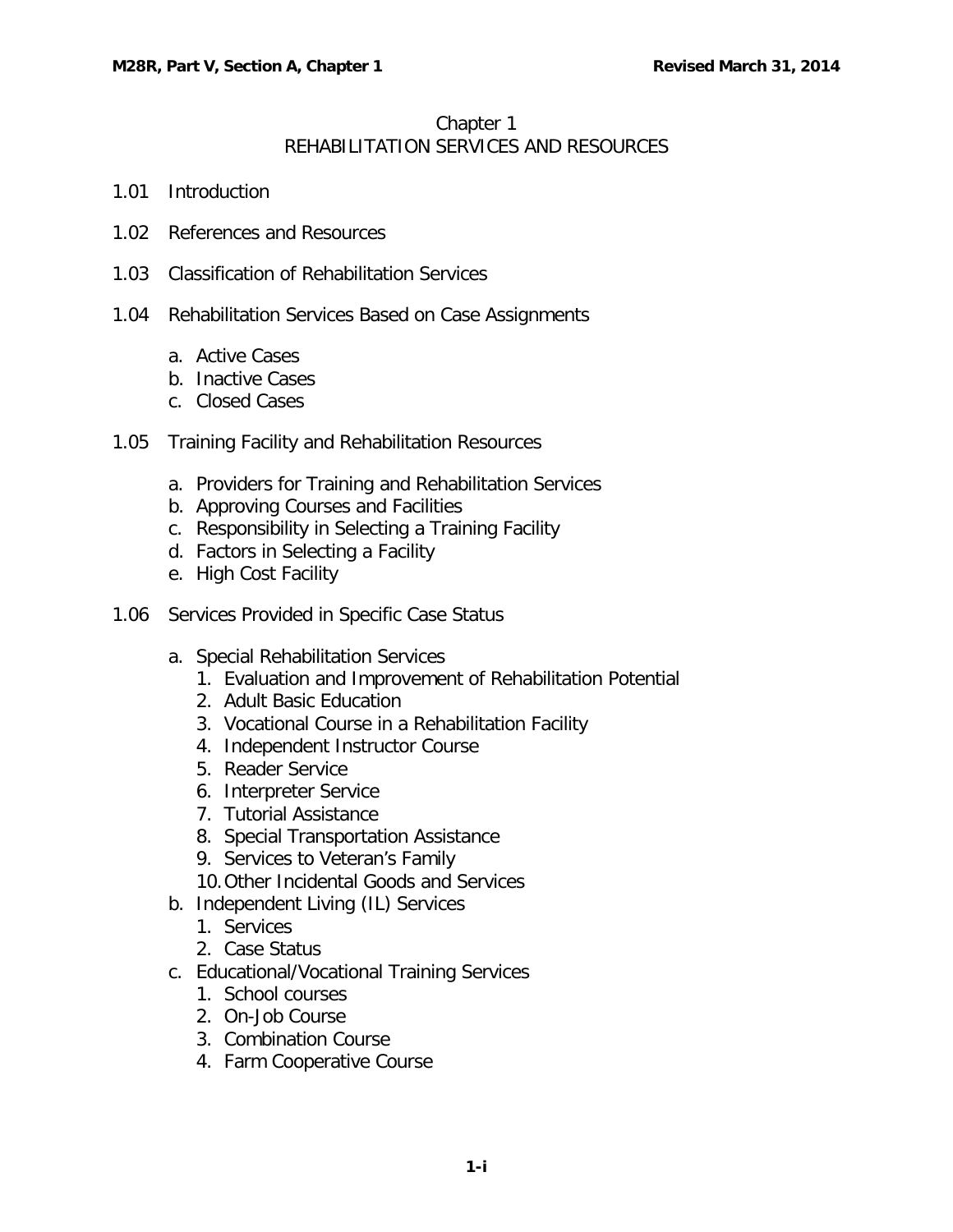- 1.07 [Special Rehabilitation Services](#page-24-0)
	- a. [Approval of Special Rehabilitation Services by Institutions](#page-24-1)
	- b. [Approval of Special Rehabilitation Services by Individual Providers](#page-25-0)
- 1.08 [Educational and Vocational Training Services](#page-25-1)
	- a. [Paid On-the-Job Training \(OJT\) or Apprenticeship](#page-26-0)
		- 1. [Requirements](#page-26-1)
		- 2. [Reasonable Accommodation](#page-26-2)
	- b. [Non-paid or Nominally Paid On-the-Job Training \(OJT\) or Non-paid Work](#page-27-0)  [Experience](#page-27-0) (NPWE)
		- 1. [Requirements](#page-27-1)
		- 2. [Veteran's Employment Status and Rights](#page-28-0)
		- 3. [Considerations in Providing Non-Paid or Nominally Paid OJT or Work](#page-28-1)  [Experience in State and Local Government Agencies](#page-28-1)
	- c. [Farm Course with Instruction at an Educational Institution](#page-29-0)
	- d. [Farm Course with Individual Instruction](#page-29-1)
	- e. [Farm Manager](#page-30-0)
	- f. [Independent Study Courses](#page-30-1)
	- g. [Home Study Correspondence Courses](#page-31-0)
	- h. [Combination Course](#page-31-1)
	- i. [Cooperative Course](#page-32-0)
	- j. [Selecting Approved Facilities Abroad](#page-32-1)
	- k. [Independent Living Services](#page-33-0)
		- 1. [Programs of Independent Living Services](#page-33-1)
		- 2. [Approval Procedures](#page-33-2)
- 1.09 [Authorizing Rehabilitation Services](#page-33-3)
	- a. [Enrollment Certifications](#page-33-4)
		- 1. [College Degree](#page-34-0)
		- 2. [Non-College Degree](#page-34-1)
	- b. [Planning the Training Schedule](#page-34-2)
		- 1. [Joint Planning of Training Schedule](#page-34-3)
		- 2. [Payment During Leave of Absence and Other Periods](#page-34-4)
		- 3. [Informing Veterans of Nonpayment](#page-35-0)
	- c. [Procedures for Authorizing Training Services](#page-35-1)
		- 1. [Completing and Routing of VAF 28-1905](#page-35-2)
		- 2. [School Certification for Specific Types of Training](#page-35-3)
	- d. [Advance Payments](#page-37-0)
		- 1. [Criteria](#page-37-1)
		- 2. [Coordination with the Education Liaison Representative \(ELR\) and the](#page-38-0)  [Training Facility](#page-38-0)
		- 3. [Period for Advance Payment](#page-38-1)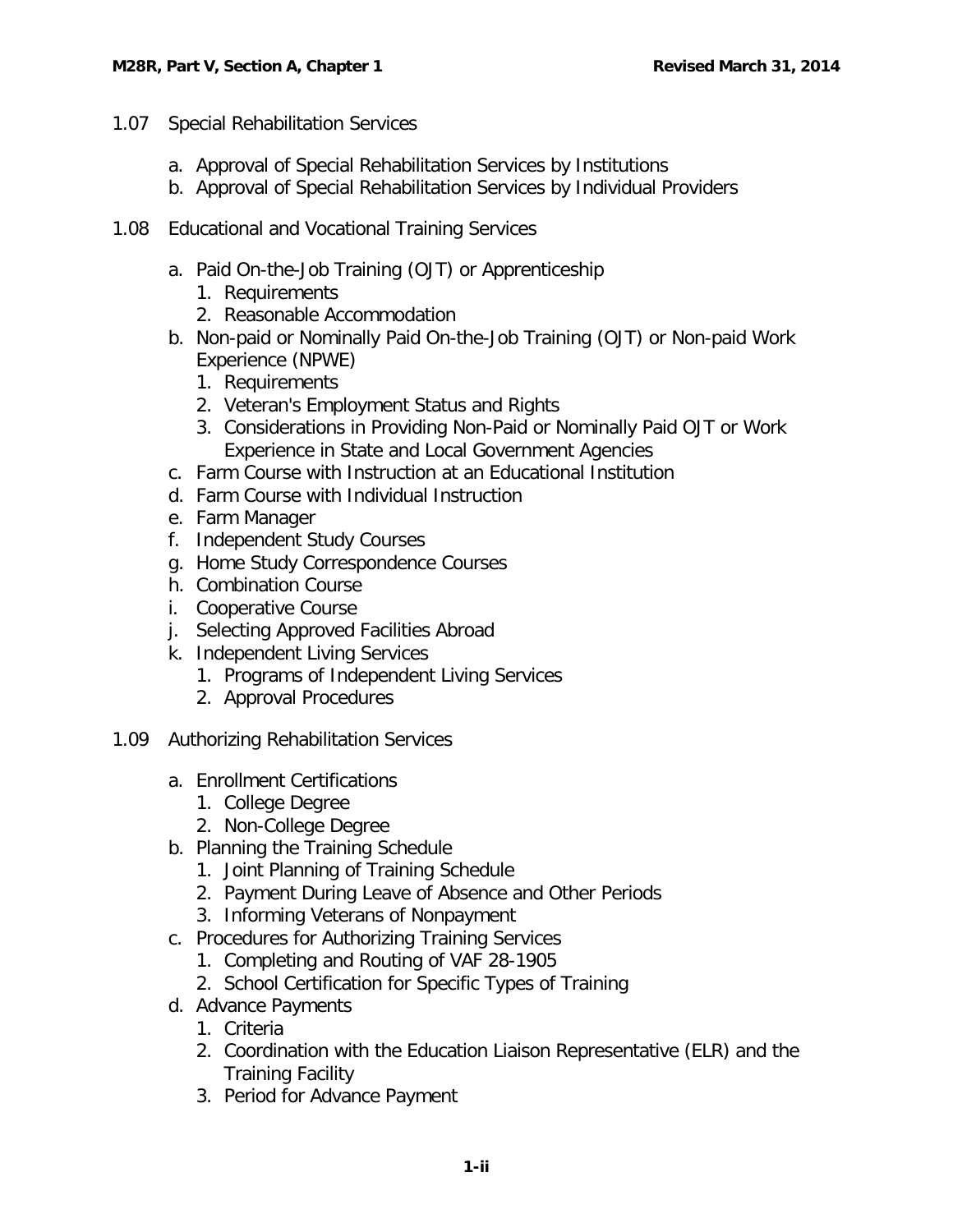- 4. [Advance Payment Not Authorized](#page-39-0)
- 5. [Amount of Payment](#page-39-1)
- 6. [Authorization](#page-39-2)
- 7. [School Certification for Advance Payment](#page-39-3)
- 8. [Paycheck Issuance and Delivery](#page-40-0)
- 9. [Enrollment Cancellation](#page-41-0)
- e. [Induction](#page-41-1)
	- 1. [Effective Date of Induction](#page-41-2)
	- 2. [Effective Date of Delivery of Services](#page-41-3)
- f. [Retroactive Induction](#page-41-4)
- g. [Flight Training](#page-42-0)
	- 1. [Medical Requirements](#page-42-1)
	- 2. [Flight Hours](#page-43-0)

Appendix O. VA Forms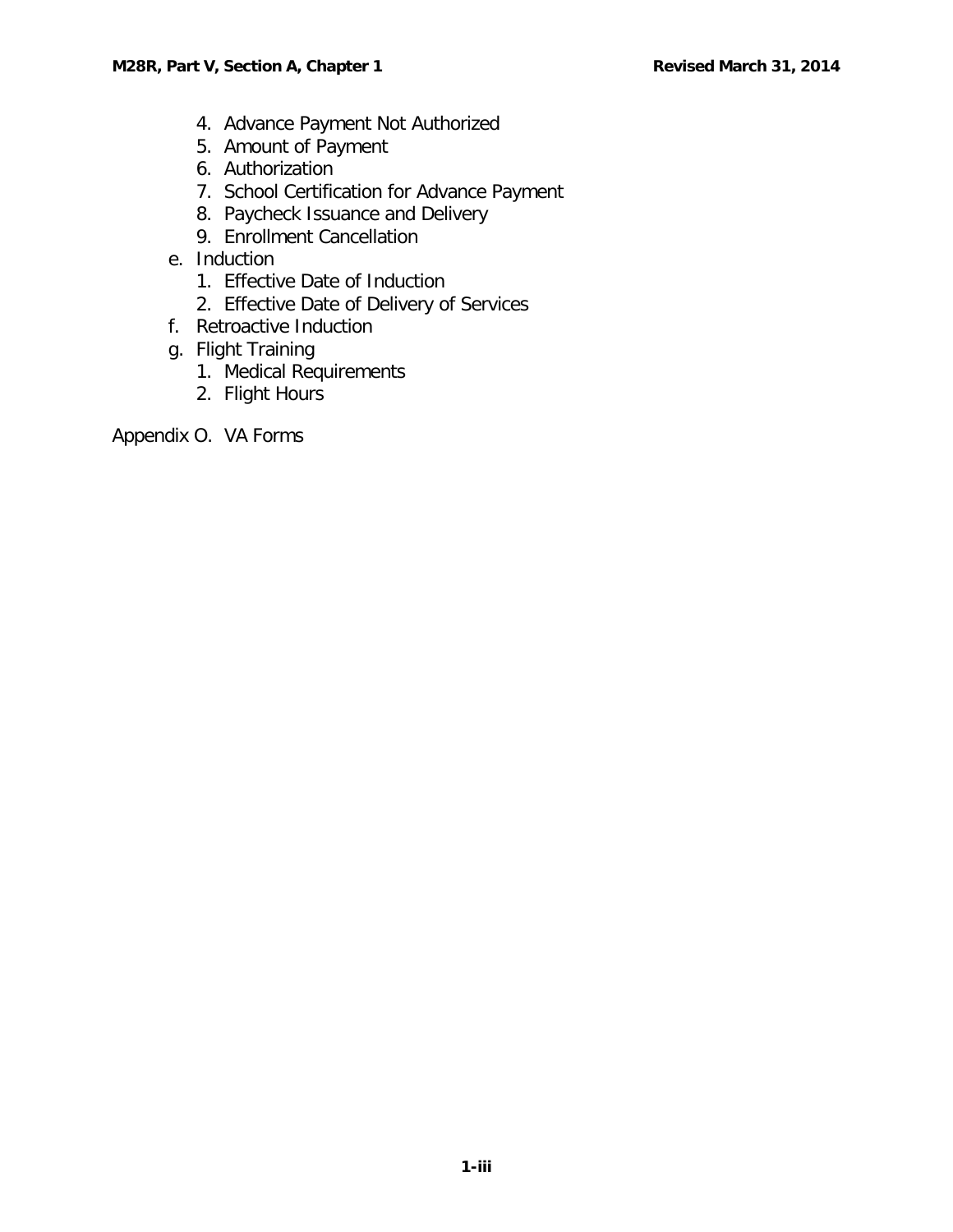### Chapter 1 REHABILITATION SERVICES AND RESOURCES

#### <span id="page-3-0"></span>1.01 Introduction

This chapter focuses on the guidelines for providing rehabilitation services to Chapter 31 participants. It also defines the criteria for selecting appropriate service providers, describes the nature of the services and identifies the specific case statuses in which the rehabilitation services may be provided.

<span id="page-3-1"></span>1.02 References and Resources

| Laws:        | 38 United States Code (U.S.C.) 3680<br>29 U.S.C. 4C<br>5 U.S.C. 81<br>Public Law 101-508                                                                                                                                                                                                                                                                                                                                                                                                                                                          |
|--------------|---------------------------------------------------------------------------------------------------------------------------------------------------------------------------------------------------------------------------------------------------------------------------------------------------------------------------------------------------------------------------------------------------------------------------------------------------------------------------------------------------------------------------------------------------|
| Regulations: | 38 Code of Federal Regulations (CFR) 21.122<br>38 CFR 21.123<br>38 CFR 21.124<br>38 CFR 21.126<br>38 CFR 21.128<br>38 CFR 21.129<br>38 CFR 21.134<br>38 CFR 21.140 through 21.156<br>38 CFR 21.214<br>38 CFR 21.219 through 21.224<br>38 CFR 21.240<br>38 CFR 21.260<br>38 CFR 21.262<br>38 CFR 21.264<br>38 CFR 21.266<br>38 CFR 21.270<br>38 CFR 21.282<br>38 CFR 21.290 through 21.299<br>31 CFR 21.310<br>38 CFR 21.322<br>38 CFR 21.4235<br>38 CFR 21.4250<br>38 CFR 21.4260<br>31 CFR 21.4264<br>VA Acquisition Regulation (VAAR) 871.201-2 |
| Resources:   | Federal Personnel Manual (FPM) 315-B-1<br>M22-4, Part IX, Chapter 2, Education Procedures                                                                                                                                                                                                                                                                                                                                                                                                                                                         |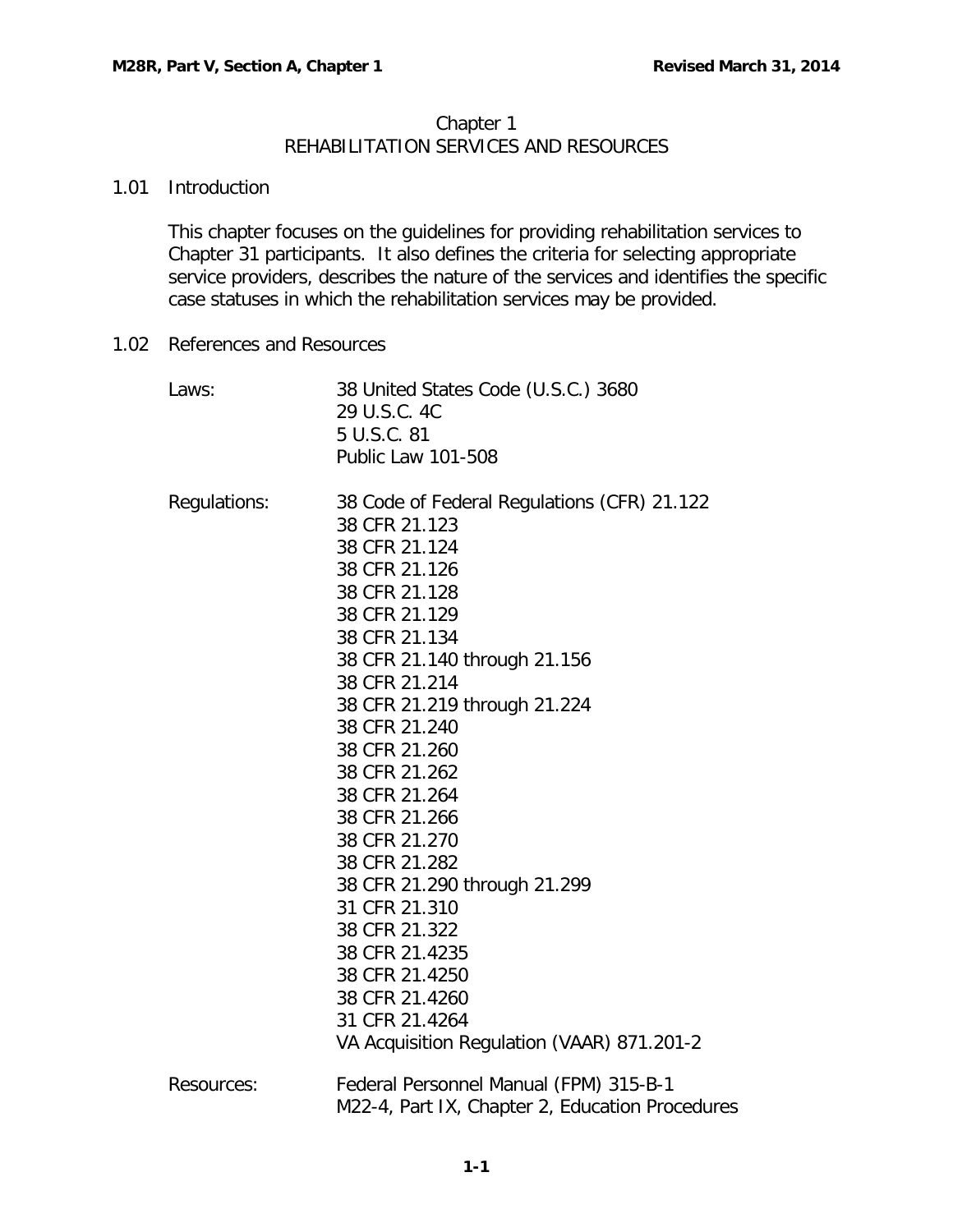| VA Forms (VAF): | VAF 20-8206, VA Statement of Assurance of Compliance<br>with Equal Employment Opportunity Laws<br>VAF 21-4138, Statement in Support of Claim<br>VAF 28-1902n, Counseling Record - Narrative Report<br>(Supplemental Sheet)<br>VAF 28-1903, Contract for Training and Employment<br>VAF 28-1904, Agreement to Train on the Job Disabled<br>Veterans<br>VAF 28-1905, Authorization and Certification to Entrance or<br>Reentrance into Rehabilitation and Certification of Status<br>VAF 28-1905c, Monthly Record of Training and Wages<br>VAF 28-1905m, Request for and Receipt of Supplies<br>(Chapter 31-Vocational Rehabilitation)<br>VAF 28-1905n, Farm Survey and Overall Farm and Home<br>Plan Self-proprietor Manager<br>VAF 28-1905p, Annual Farm and Home Plan for Institutional<br>On-Farm Course of Training<br>VAF 28-1917, Monthly Statement of Wages Paid to Trainee |
|-----------------|-----------------------------------------------------------------------------------------------------------------------------------------------------------------------------------------------------------------------------------------------------------------------------------------------------------------------------------------------------------------------------------------------------------------------------------------------------------------------------------------------------------------------------------------------------------------------------------------------------------------------------------------------------------------------------------------------------------------------------------------------------------------------------------------------------------------------------------------------------------------------------------|
|                 | VAF 2237, Request, Turn-In, and Receipt for Property or<br><b>Services</b>                                                                                                                                                                                                                                                                                                                                                                                                                                                                                                                                                                                                                                                                                                                                                                                                        |
| Web Sites:      | www.acf.hhs.gov/programs/occ<br>www.childcareaware.org<br>www.opm.gov/policy-data-oversight/disability-employment<br>/reasonable-accommodations/                                                                                                                                                                                                                                                                                                                                                                                                                                                                                                                                                                                                                                                                                                                                  |

## <span id="page-4-0"></span>1.03 Classification of Rehabilitation Services

Rehabilitation services are provided to assist the Veteran to pursue and achieve the goals of his/her rehabilitation program. These rehabilitation services are provided and coordinated by the case manager assigned to the Veteran. The rehabilitation services are classified into the following four categories:

www.faa.gov/pilots/training/atp/

- a. Special Rehabilitation services that are utilized to evaluate the feasibility of the Veteran's achievement of a vocational goal or to improve the Veteran's potential for rehabilitation.
- b. Education and Vocational Training services that are utilized to provide the Veteran necessary skills to prepare him/her for suitable employment.
- c. Independent Living services that are utilized to assist the Veteran in eliminating or lessening reliance on others or his/her family and community for daily living activities.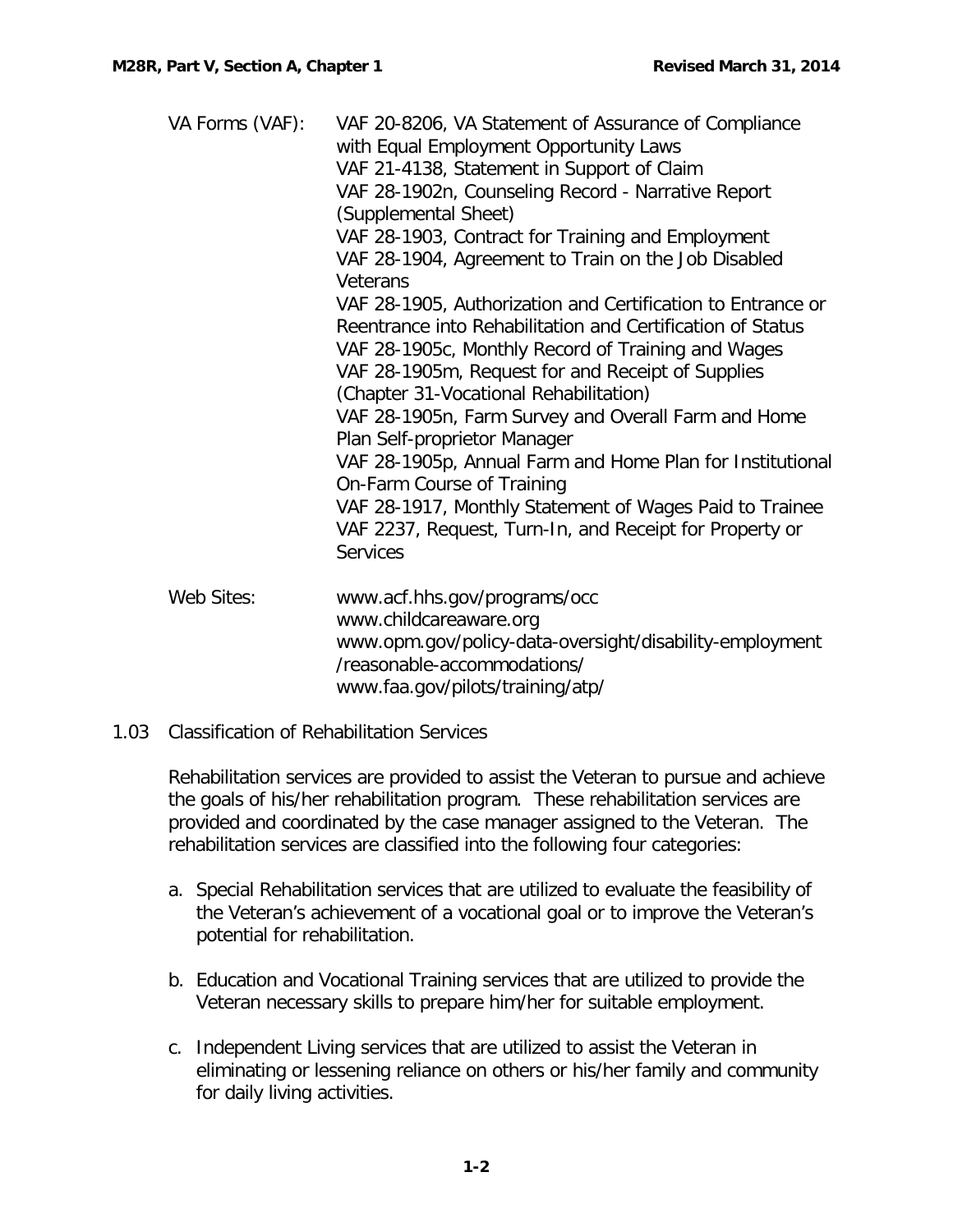- d. Employment services that are utilized to assist the Veteran in obtaining and maintaining suitable employment.
- <span id="page-5-0"></span>1.04 Rehabilitation Services Based on Case Assignments

This section specifies the case statuses in which rehabilitation services may be provided to a Chapter 31 participant.

<span id="page-5-1"></span>a. Active Cases

Rehabilitation services may be provided to a Veteran whose case is assigned to one of the following statuses:

- Extended Evaluation (EE) status
- Rehabilitation To the point of Employability (RTE)
- Independent Living (IL) status
- Job Ready (JR) status
- <span id="page-5-2"></span>b. Inactive Cases

Limited services may be provided to a Veteran whose case is assigned to one of the following statuses:

- Interrupted (INT) status
- Discontinued (DIS) status (if the discontinuance is because of illness or injury [38 CFR 21.240])

These limited services include medical services and are provided to the Veteran due to his/her illness or injury. The medical services include treatment and care for the Veteran. In addition, the Veteran may be also authorized for the following:

- 1. Prosthetic appliances, eyeglasses, and other corrective or assistive devices.
- 2. Services to a Veteran's family as necessary for the successful rehabilitation of the Veteran.
- 3. Special services, including services related to blindness and deafness such as: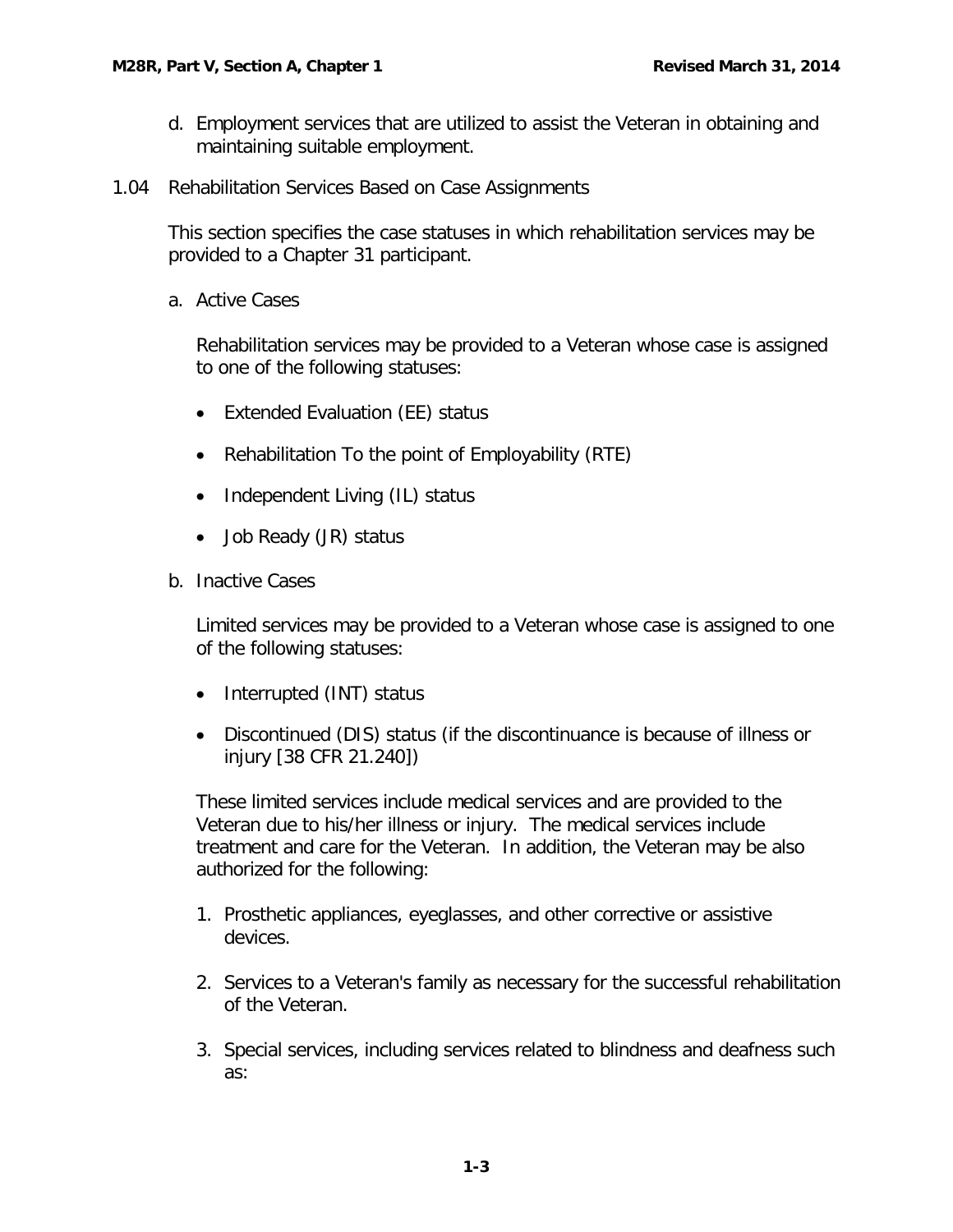- Language training, speech and voice correction, training in ambulation and one-hand typewriting
- Orientation, adjustment, mobility and related services
- Telecommunications, sensory and other technical aids and devices
- <span id="page-6-0"></span>c. Closed Cases

Services may not be provided to a Veteran determined ineligible for VR&E services, or whose case is assigned to one of the following statuses:

- Rehabilitated (REH) status
- Discontinued (DIS) status
- <span id="page-6-2"></span><span id="page-6-1"></span>1.05 Training Facility and Rehabilitation Resources
	- a. Providers for Training and Rehabilitation Services

Veterans who are participating under the Chapter 31 program may be provided services using the following:

- 1. VA facilities, staff and other VA resources.
- 2. Employment of additional personnel and experts.
- 3. Facilities and services of a federal agency, state agency, other public agency, or agency maintained by joint federal and state contributions.
- 4. Facilities and services of any public institution or establishment, private institution or establishment, or private individual.
- <span id="page-6-3"></span>b. Approving Courses and Facilities

The rehabilitation services proposed in a Veteran's rehabilitation plan must be approved by the case manager or the VR&E Officer as required prior to authorization of services. This approval ensures that only services that meet the needs of a Veteran with disability(ies) are authorized as part of his/her rehabilitation program.

A facility that provides services to Veterans participating in the VR&E Program must also be formally approved. If a facility has not been approved or assigned a valid facility code, case managers must establish that the facility complies with the course and facility approval provisions outlined under 38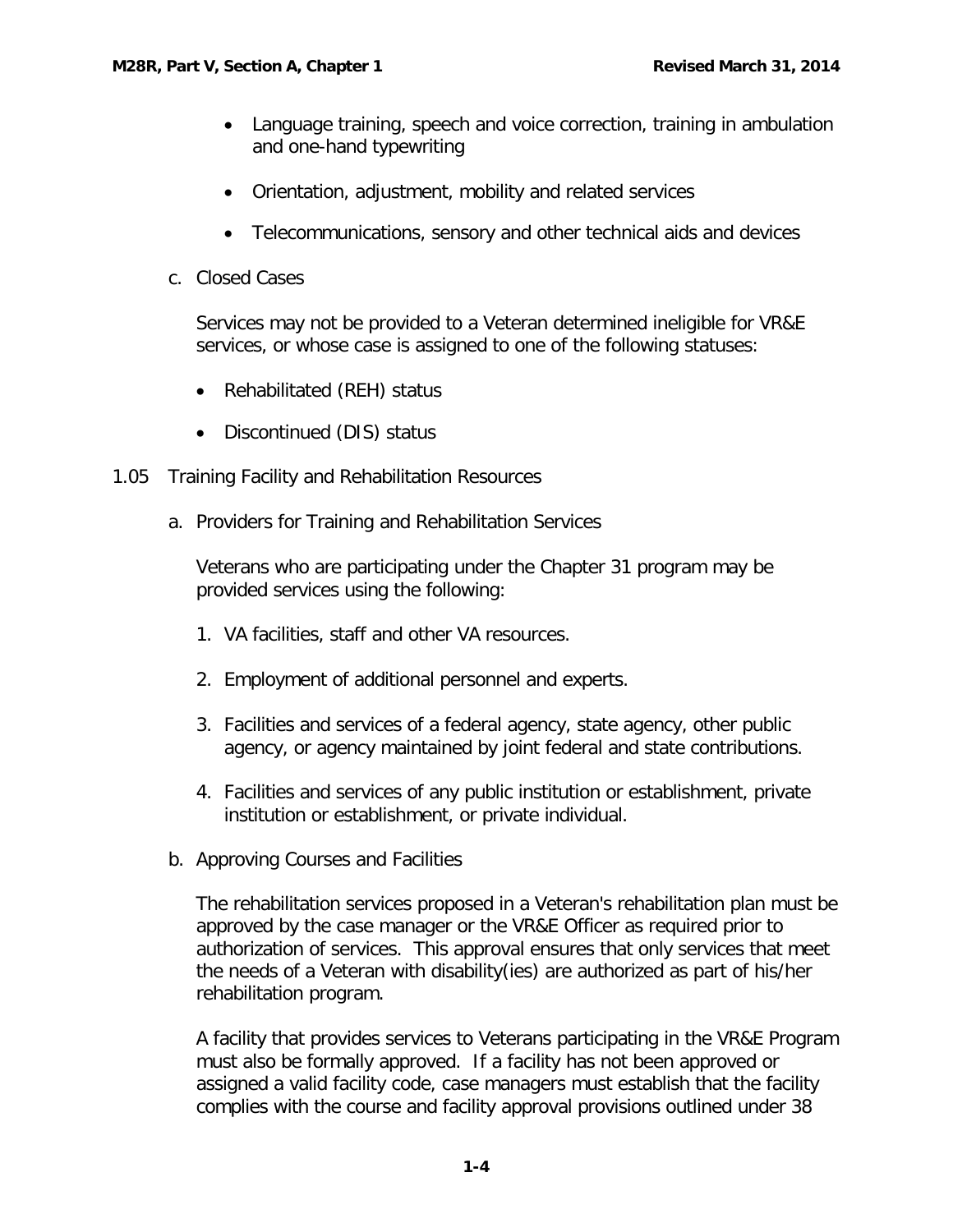CFR 21.290 through 21.299 by completing a site survey report. Refer to M28R.V.B.2 for further guidance on program approval and the assignment of a facility code.

<span id="page-7-0"></span>c. Responsibility in Selecting a Training Facility

A Veteran's preference for a particular training or rehabilitation facility must be considered at all times. However, the case manager has final responsibility for selecting a training facility.

<span id="page-7-1"></span>d. Factors in Selecting a Facility

Selection of a facility must be relevant to the Veteran's needs. The following factors must be considered in the selection:

- 1. Availability of support services that enhance the Veteran's ability to successfully complete his/her training.
- 2. Availability of special programs of assistance for students with disabilities that are likely to be utilized by the Veteran in the course of his/her program.
- 3. Availability of placement services and placement records.
- 4. Distance is shorter for the Veteran's commute from home to the training facility.
- <span id="page-7-2"></span>e. High Cost Facility

When services are not available to meet a Veteran's needs at a lower cost facility, a case manager may select a high cost facility. However, the case manager must clearly document the justification for the selection of a high cost facility in Corporate WINRS (CWINRS) Notes or VAF 28-1902n, Counseling Record - Narrative Report (Supplemental Sheet). See Appendix O, VA Forms. The completed form must be filed in the Veteran's Counseling/Evaluation/Rehabilitation (CER) folder.

- <span id="page-7-5"></span><span id="page-7-4"></span><span id="page-7-3"></span>1.06 Services Provided in Specific Case Status
	- a. Special Rehabilitation Services
		- 1. Evaluation and Improvement of Rehabilitation Potential
			- (a) Services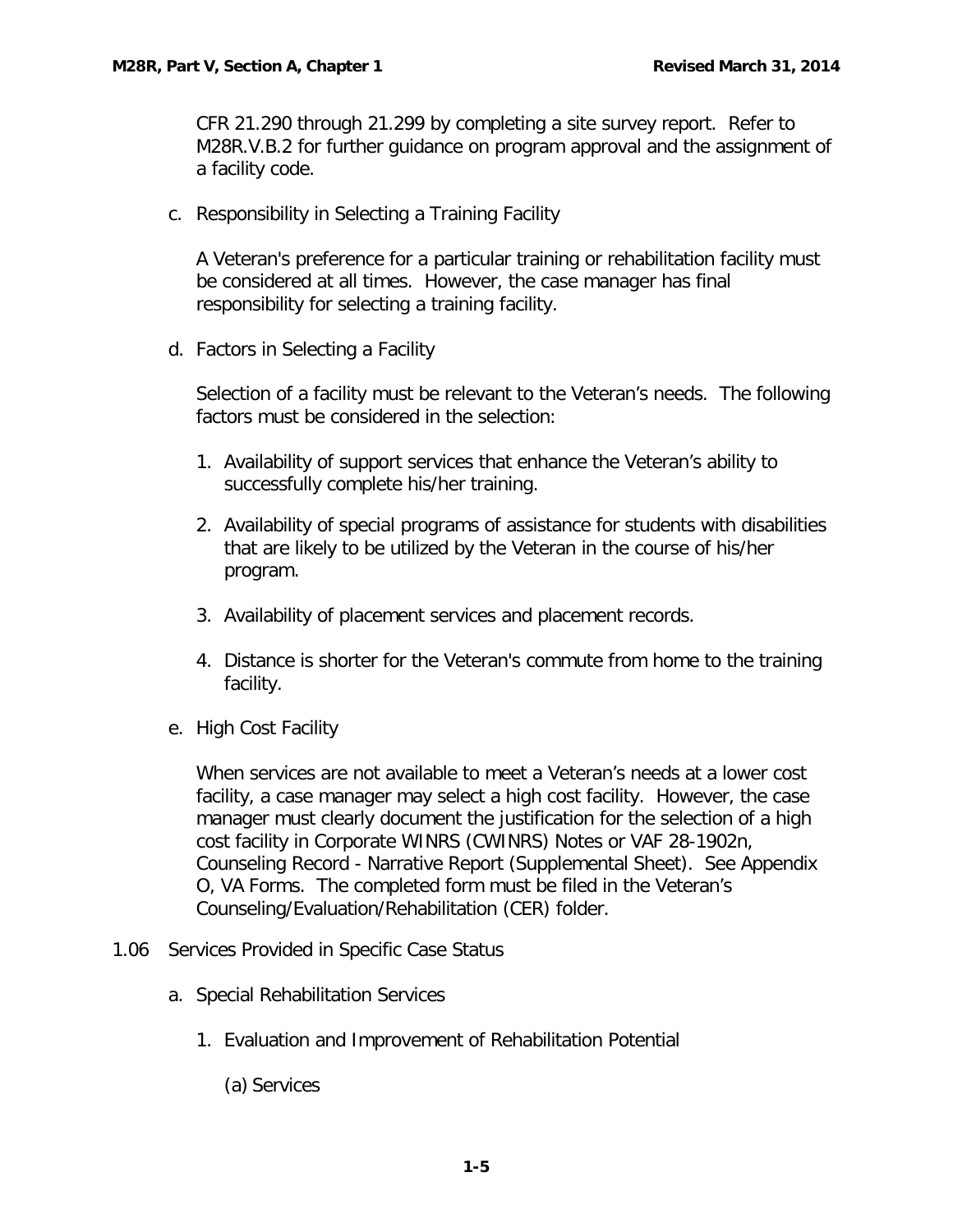These services include diagnostic services, personal and work adjustment training, medical care and treatment, independent living services, language training, speech correction, ambulation training, one-hand typing, orientation, adjustment and mobility related services.

(b) Case Status

The services may be provided to a Veteran whose case is currently placed in one of the following statuses:

- Evaluation and Planning (EP) status
- Extended Evaluation (EE) status
- Rehabilitation To the Point of Employability (RTE) status
- Independent Living (IL) status
- Job Ready (JR) status
- <span id="page-8-0"></span>2. Adult Basic Education
	- (a) Services

The adult basic education is an instructional program for the undereducated adult planned around those basic and specific skills necessary to help him/her to function adequately in society.

These services are provided to:

- Upgrade a Veteran's basic educational skill
- Provide refresher training
- Resolve deficiencies that prevent the Veteran from undertaking a course of education or vocational training

(b) Case Status

The services may be provided to a Veteran whose case is currently placed in one of the following statuses:

- EE status
- RTE status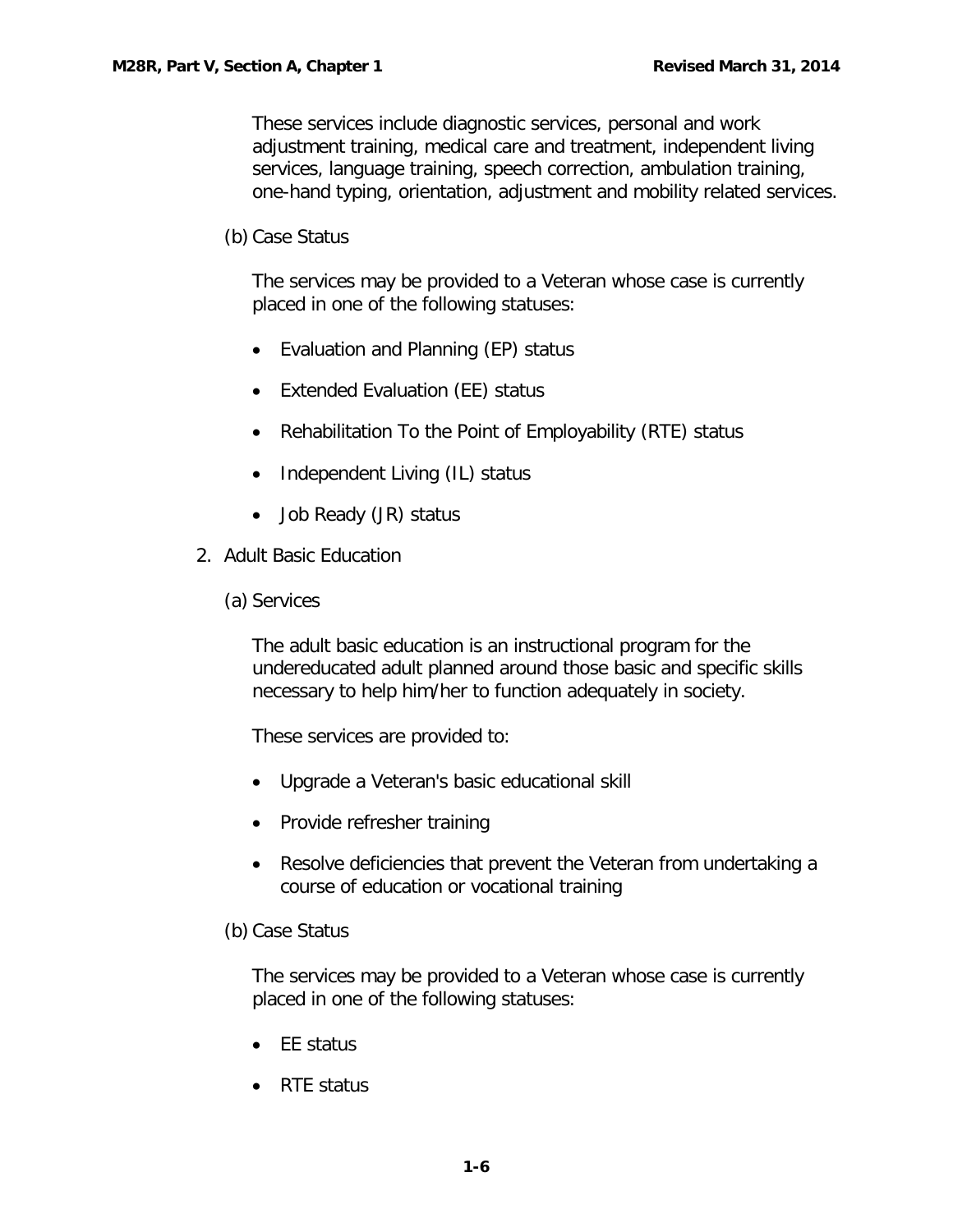- IL status
- <span id="page-9-0"></span>3. Vocational Course in a Rehabilitation Facility
	- (a) Services

A vocational course in a rehabilitation facility may be an institutional, on-the-job, or combination course, which has been modified to facilitate successful pursuit by a Veteran with a disability that may otherwise prevent or impair his/her ability to participate in the course.

The vocational course may be authorized if it assists in restoring the Veteran's employability.

(b) Case Status

The services may be provided to a Veteran whose case is currently placed in one of the following statuses:

- EP status
- EE status
- RTE status
- <span id="page-9-1"></span>4. Independent Instructor Course
	- (a) Services

This is a full-time vocational training that is provided to a Veteran by an independent instructor, who teaches a vocational course at a suitable place of training. This instruction is independent from a training institution or on-job training facility.

(b) Limitations

An independent instructor course may be included in a rehabilitation plan, except for a plan for a farm cooperative program. This service may be authorized if one or both of the following conditions exist:

- (1) Training is not available through an established school, on-job training establishment, or rehabilitation facility within a reasonable commuting distance from the Veteran's home, and/or
- (2)The Veteran's condition or other circumstances do not permit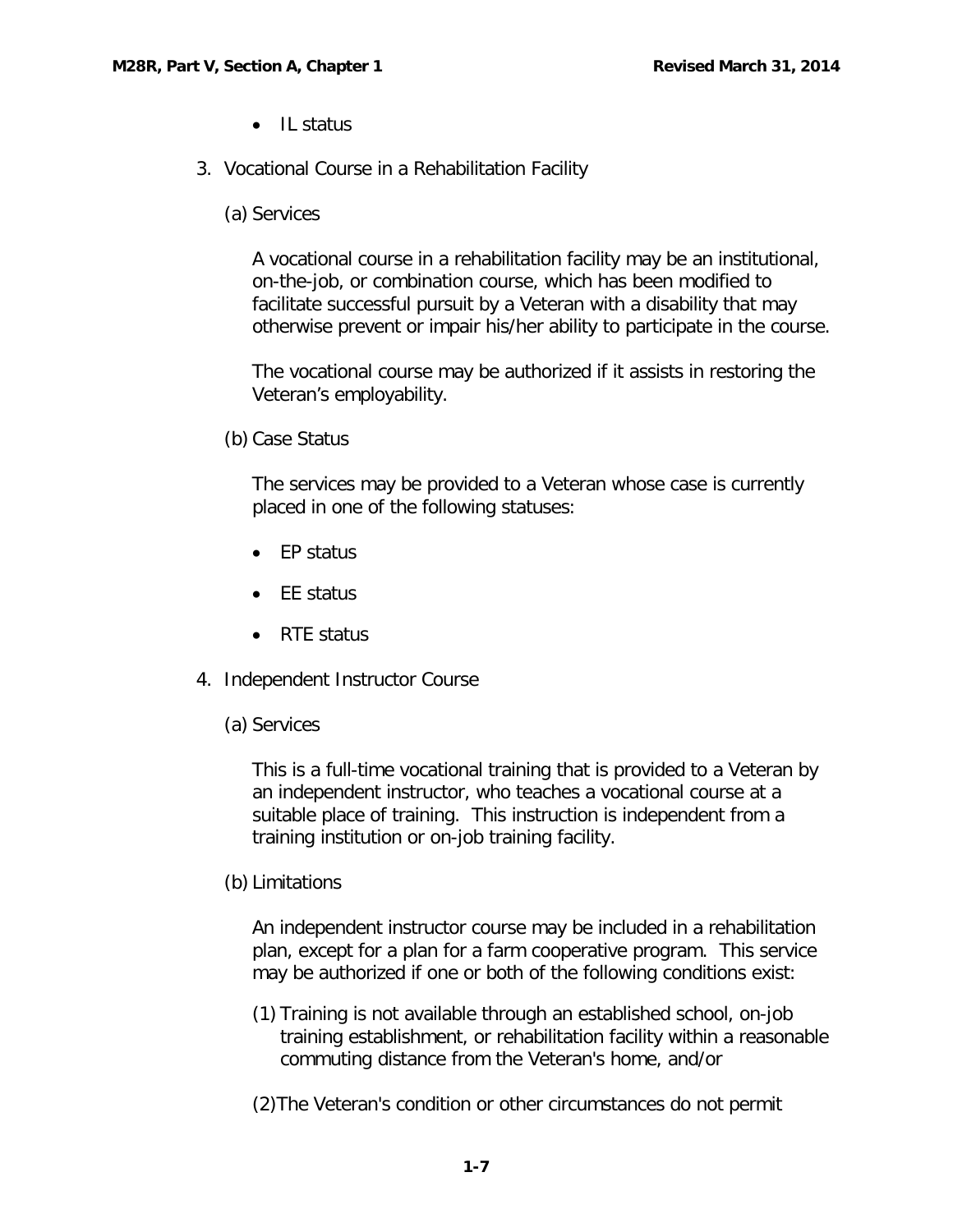him/her to attend a suitable facility within commuting distance.

(c) Training at Home

Training in the home is a specialized type of independent instructor course, which the Veteran may pursue in his/her home. This service may be authorized if all the following conditions exist:

- (1) The Veteran is unable to pursue training at a suitable facility because of the effects of his/her disability.
- (2) Based on proper medical opinion, the Veteran is able to pursue the prescribed training.
- (3) The Veteran's home provides a favorable educational environment with adequate work and study space.
- (d) Rate of Pursuit

The training rate for a Veteran in an independent instructor program is the same as the rate pursued on an institutional basis, unless the Veteran's work tolerance is reduced because of the effects of his/her disability condition(s).

(e) Anticipated Employment

Since the Veteran's employment may be limited due to his/her circumstances, the Veteran's Individualized Employment Assistance Plan (IEAP) must outline an extensive plan for seeking and obtaining suitable employment, including self-employment, upon completion of training.

(f) Case Status

The services may be provided to a Veteran whose case is currently placed in one of the following statuses:

- EP status
- EE status
- RTE status
- IL status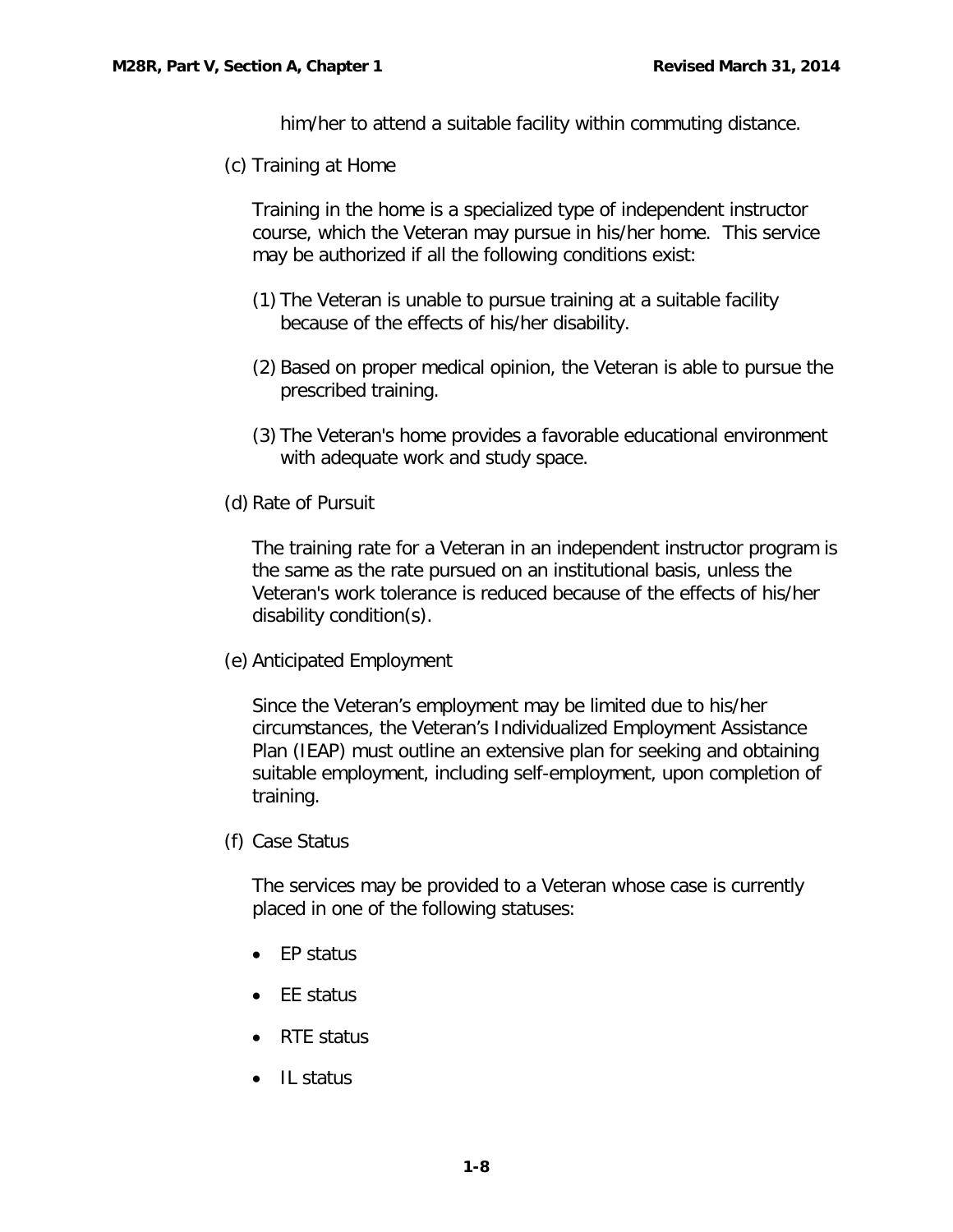<span id="page-11-0"></span>5. Reader Service

# (a) Services

This service is provided to a Veteran with limited vision or a visual impairment that would require reader service assistance. The visual impairment may include:

- Best corrected vision is 20/200 in both eyes
- Central vision is greater than 20/200 but the field of vision is limited to the extent that the widest diameter of the visual field that is reduced to an angle is less than 20 degrees
- Condition or prognosis of the vision impairment suggests that the remaining vision will be adversely affected by reading
- (b) Case Status

The services may be provided to a Veteran whose case is currently placed in one of the following statuses:

- EP status
- FF status
- RTE status
- IL status
- JR Status, including up to three months of initial employment
- (c) Scope of Reader's Responsibility

The reader's responsibility is not confined to reading to the Veteran. The reader must also have an understanding of the subject matter based on prior training or experience that allows him/her to read and understand the material and test the Veteran's understanding of the material.

(d) Extent of Service

The number of hours of this service is determined by the amount of reading required by the course and the effectiveness of other equipment furnished that enable the Veteran to read printed material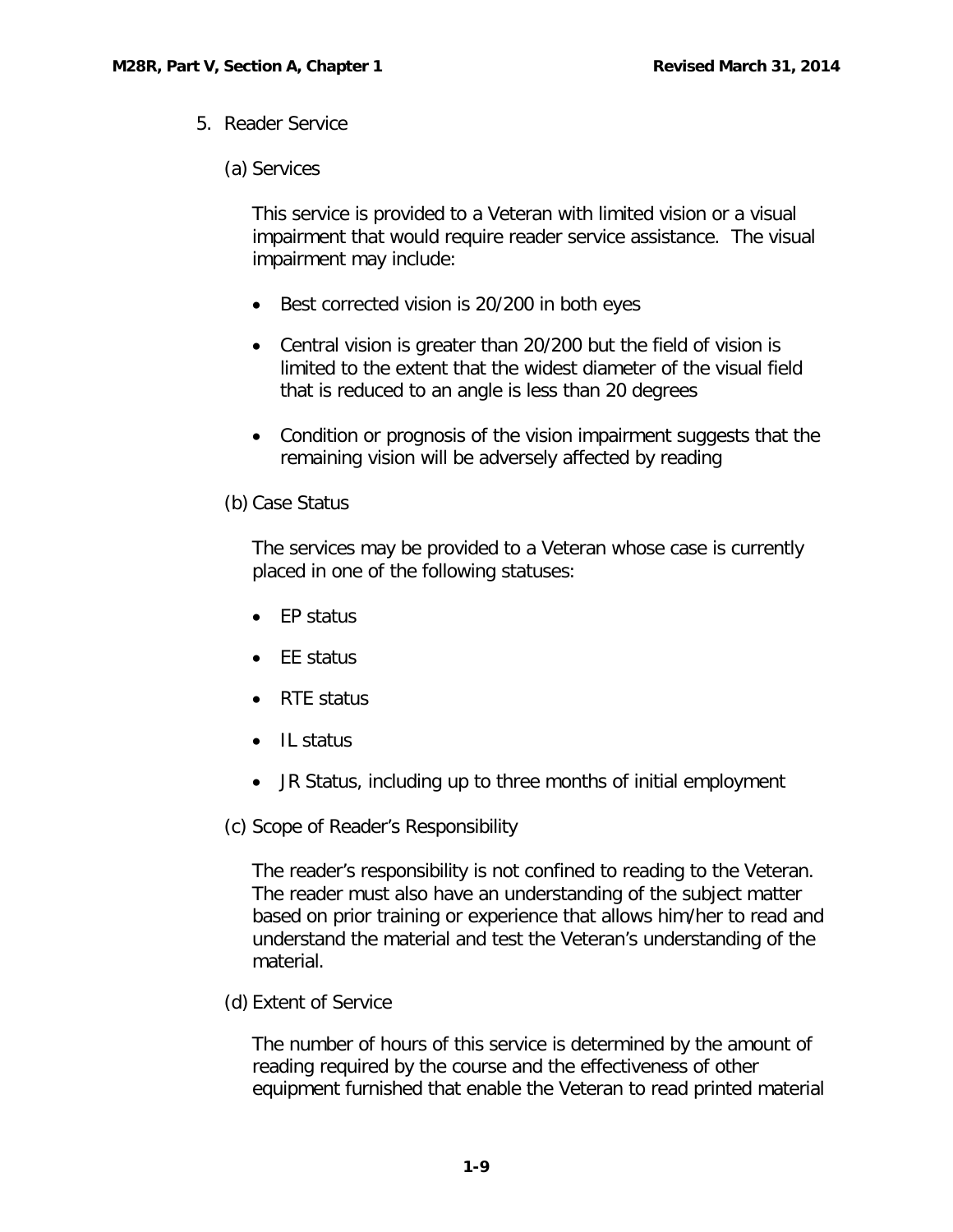without any assistance.

(e) Recording

Recording textbooks or other materials will not be authorized as part of the reader services, since recording services are available from volunteer organizations without cost.

(f) Use of Relative Precluded

A relative of the Veteran may not provide reader service. A relative is a person related to the Veteran by blood or marriage such as spouse, parent, child, brother, sister, uncle, aunt, niece, or nephew.

- <span id="page-12-0"></span>6. Interpreter Service
	- (a) Services

This service is provided for the Veteran with a hearing impairment in order to assist in the instructor–student communication necessary to pursue his/her rehabilitation program.

This service may be authorized under one of the following conditions:

- (1) A VA physician determines that the Veteran is deaf or his/her hearing is severely impaired and all services and assistance have been provided to improve the Veteran's remaining hearing.
- (2) A VA physician determines that the Veteran can benefit from and agrees to undertake language and speech training.
- (b) Case Status

The services may be provided to a Veteran whose case is currently placed in one of the following statuses:

- EP status
- EE status
- RTE status
- IL status
- JR Status, including up to three months of initial employment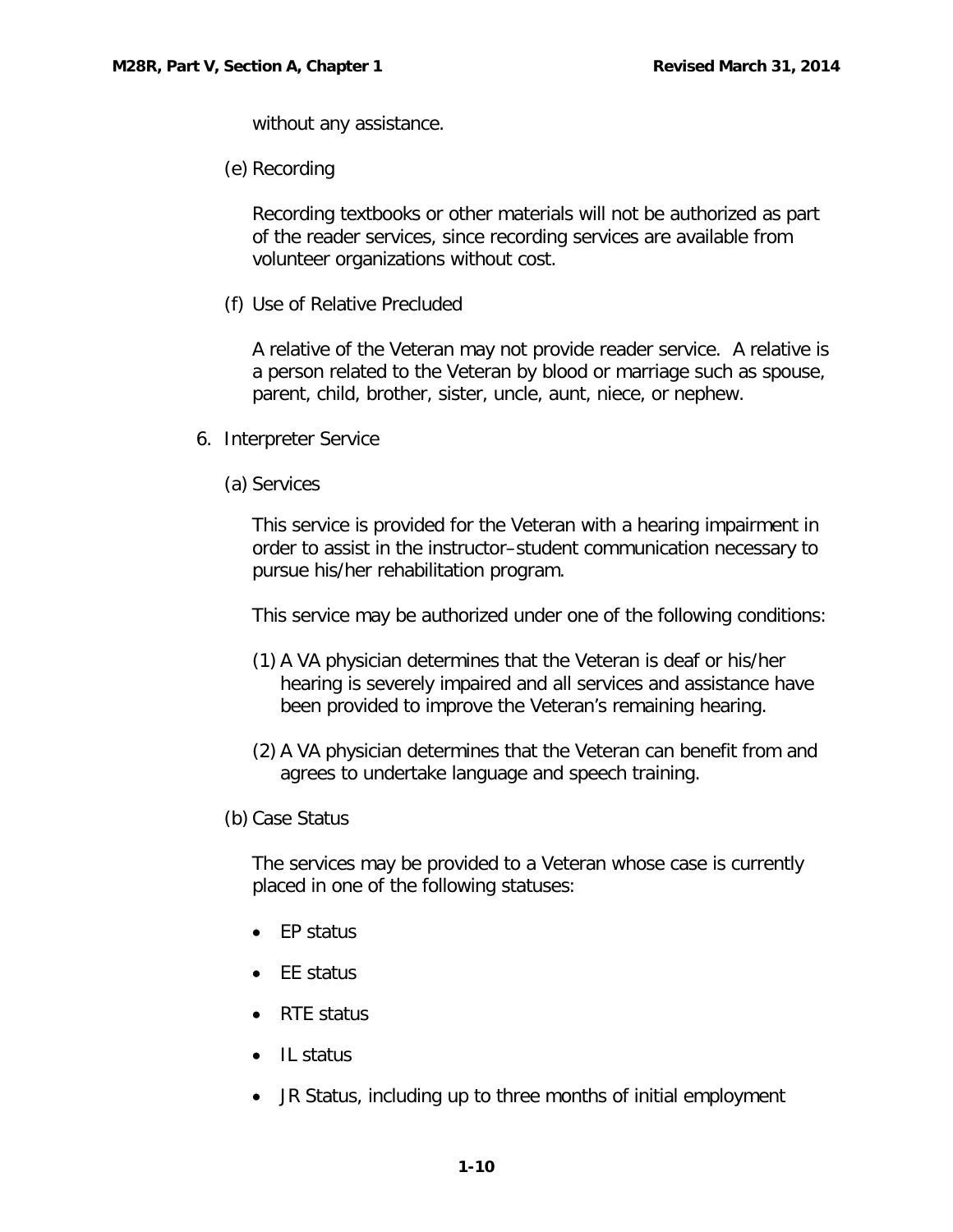(c) Selecting the Interpreter

Interpreter service may be provided only by a certified interpreter or an individual who meets generally accepted standards for interpreters.

If an individual is not certified by a state or professional association, the case manager must obtain assistance from a state certifying agency or a professional association to determine if the individual is qualified as an interpreter.

(d) Use of Relative Precluded

A relative of the Veteran may not provide interpreter service. A relative is a person related to the Veteran by blood or marriage such as spouse, parent, child, brother, sister, uncle, aunt, niece, or nephew.

- <span id="page-13-0"></span>7. Tutorial Assistance
	- (a) Services

Individualized tutorial assistance is provided to a Veteran needing special assistance beyond what is provided by the facility to students pursuing the same or a similar subject in order to correct a deficiency in a subject.

(b) Use of Relative Precluded

A relative of the Veteran may not provide tutorial assistance or tutoring. A relative is a person related to the Veteran by blood or marriage such as spouse, parent, child, brother, sister, uncle, aunt, niece, or nephew.

(c) Chapter 30 Education Assistance

A Veteran who has elected education assistance payment under Chapter 30 may not be provided with the individualized tutorial assistance.

(d) Case Status

The services may be provided to a Veteran whose case is currently placed in one of the following statuses:

• EE status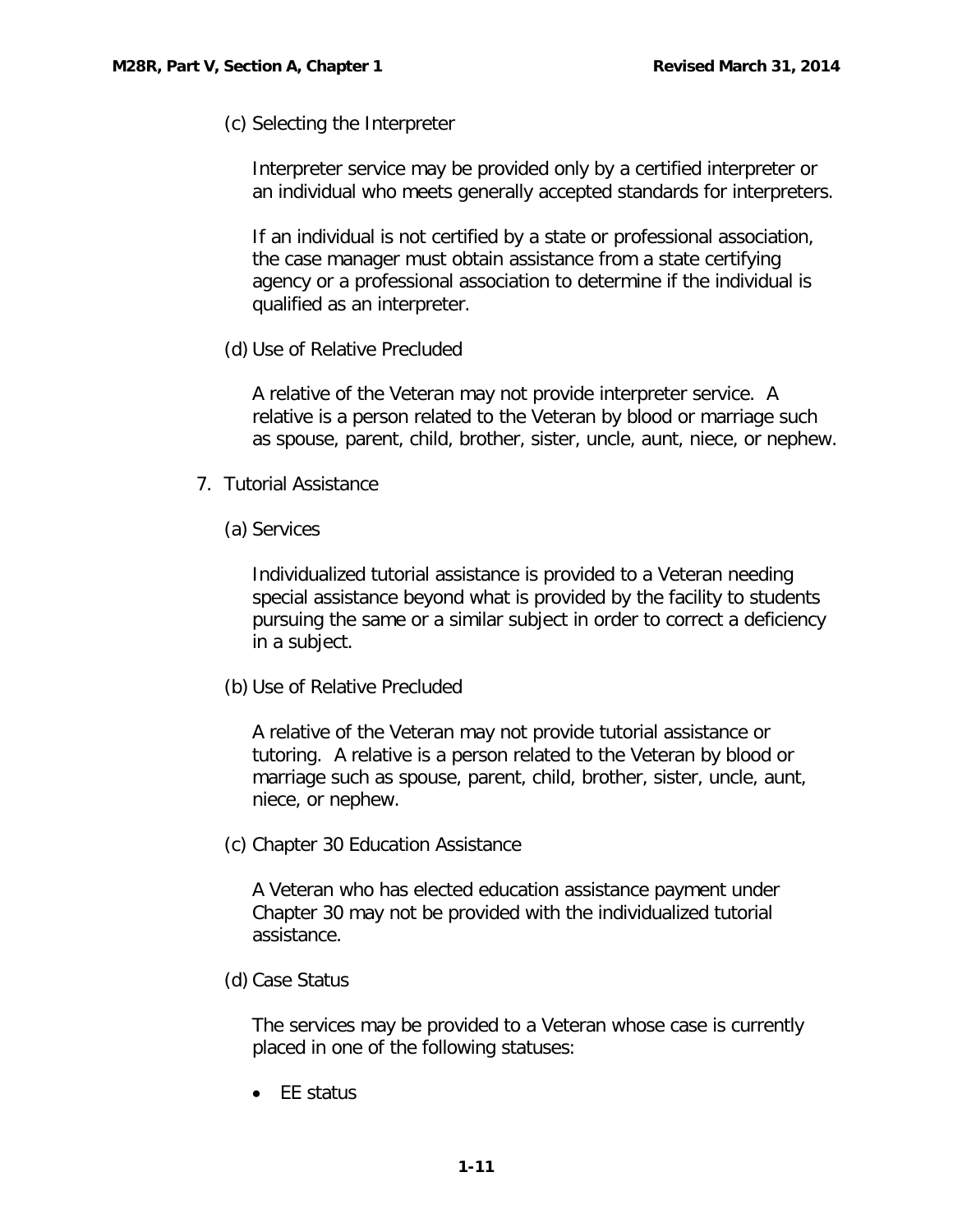- RTF status
- Il status
- <span id="page-14-0"></span>8. Special Transportation Assistance
	- (a) Services

A Veteran may be provided a transportation allowance to pay for the additional transportation expenses due to the effects of his/her disability.

Transportation assistance includes mileage, parking fees, reasonable fee for a driver, transportation furnished by a rehabilitation facility and other reasonable expenses, which may be incurred in local travel.

(b) Special Arrangements

A Veteran's monthly transportation allowance should not exceed onehalf of the subsistence allowance of a single Veteran in full-time institutional training, unless special arrangements, such as transportation by ambulance, are necessary to enable a Veteran to pursue a rehabilitation program.

(c) Determination for Transportation Allowance

The case manager must determine the Veteran's need for a transportation allowance. A medical consultant's assistance may be utilized, as necessary to determine the Veteran's need for special transportation assistance and to develop transportation arrangements that do not overly impact his/her ability to travel and pursue his/her rehabilitation program.

(d) Use of Relative Precluded

A relative of the Veteran may not provide transportation or receive transportation allowance. A relative is a person related to the Veteran by blood or marriage such as spouse, parent, child, brother, sister, uncle, aunt, niece, or nephew.

(e) Case Status

The services may be provided to a Veteran whose case is currently placed in one of the following statuses: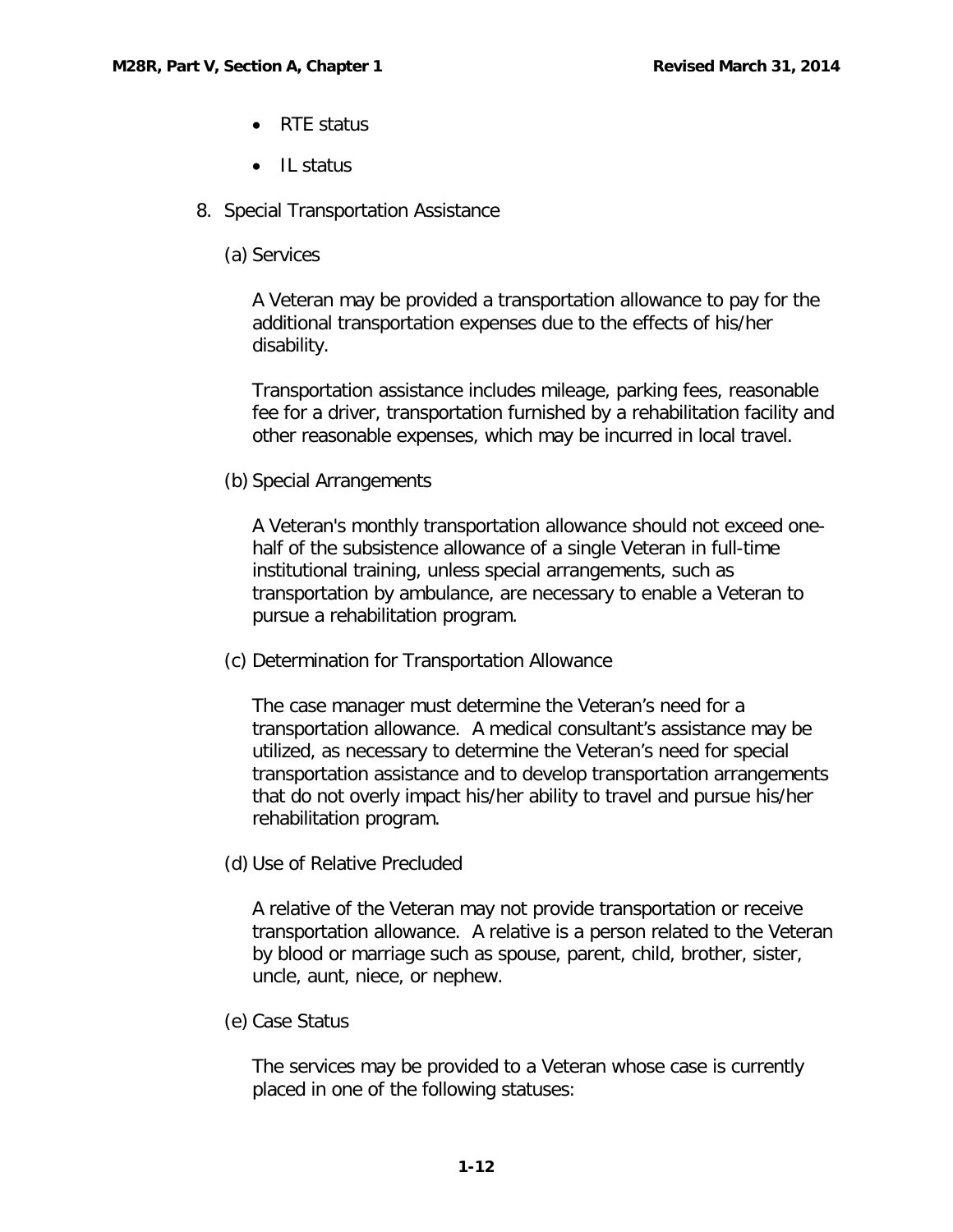- FF status
- RTE status
- IL status
- JR status, including the first three months of employment
- <span id="page-15-0"></span>9. Services to Veteran's Family
	- (a) Services

A Veteran's family may be provided services necessary for implementing the Veteran's rehabilitation plan. The term family includes immediate family, legal guardian, or any individual in whose home the Veteran confirms an intention to reside.

The following defines the scope of services that may be provided to a Veteran's family:

- (1) The services are limited to consultation, homecare training, counseling and mental health services for a short period that are intended to enable the family to cope with the Veteran's needs.
- (2) Extended medical, psychiatric, or other services may not be provided to family members.
- (3) The case manager must identify which family members may assist in the Veteran's rehabilitation program.
- (4) The case manager must arrange for provision of the services to the family member(s). The VA Medical Center (VAMC) must provide these services. However, if services are not available through the regular VAMC program, the necessary services may be arranged with other public or non-profit agencies.
- (b) Case Status

The services may be provided to a Veteran whose case is currently placed in one of the following statuses:

- EP status
- EE status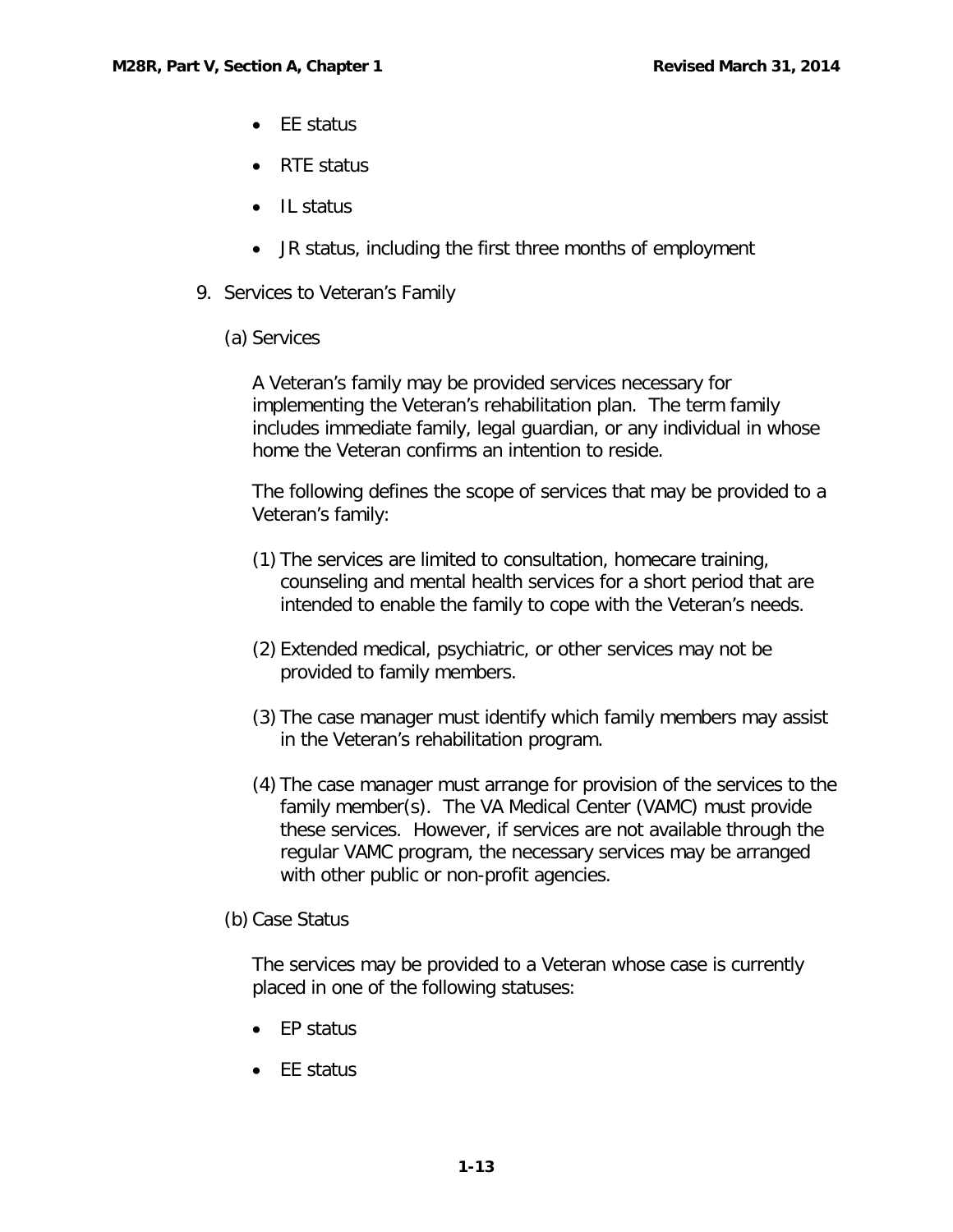- RTF status
- Il status
- JR status
- <span id="page-16-0"></span>10.Other Incidental Goods and Services
	- (a) Authorization

The case manager may authorize other incidental goods and services if he/she determines that the Veteran needs them to pursue his/her rehabilitation plan. The case manager must ensure that there is substantial evidence that the Veteran will not be able to pursue his/her program successfully without those goods and services.

(b) Limitation on Cost

The costs of the incidental goods and services must not exceed five percent of the Veteran's training cost for any 12-month period.

(c) Case Status

The services may be provided to a Veteran whose case is currently placed in one of the following statuses:

- EE status
- RTE status
- IL status
- JR status

(d) Child Care Services

A case manager may authorize assistance for a Veteran's child care if the case manager determines that child care is necessary for the implementation or continuation of the Veteran's rehabilitation program as outlined in 38 CFR 21.156. However, this service does not pertain to provision of services as outlined in 38 CFR 21.219 through 21.224.

(1) Limited Assistance

A case manager may not routinely authorize recurring child care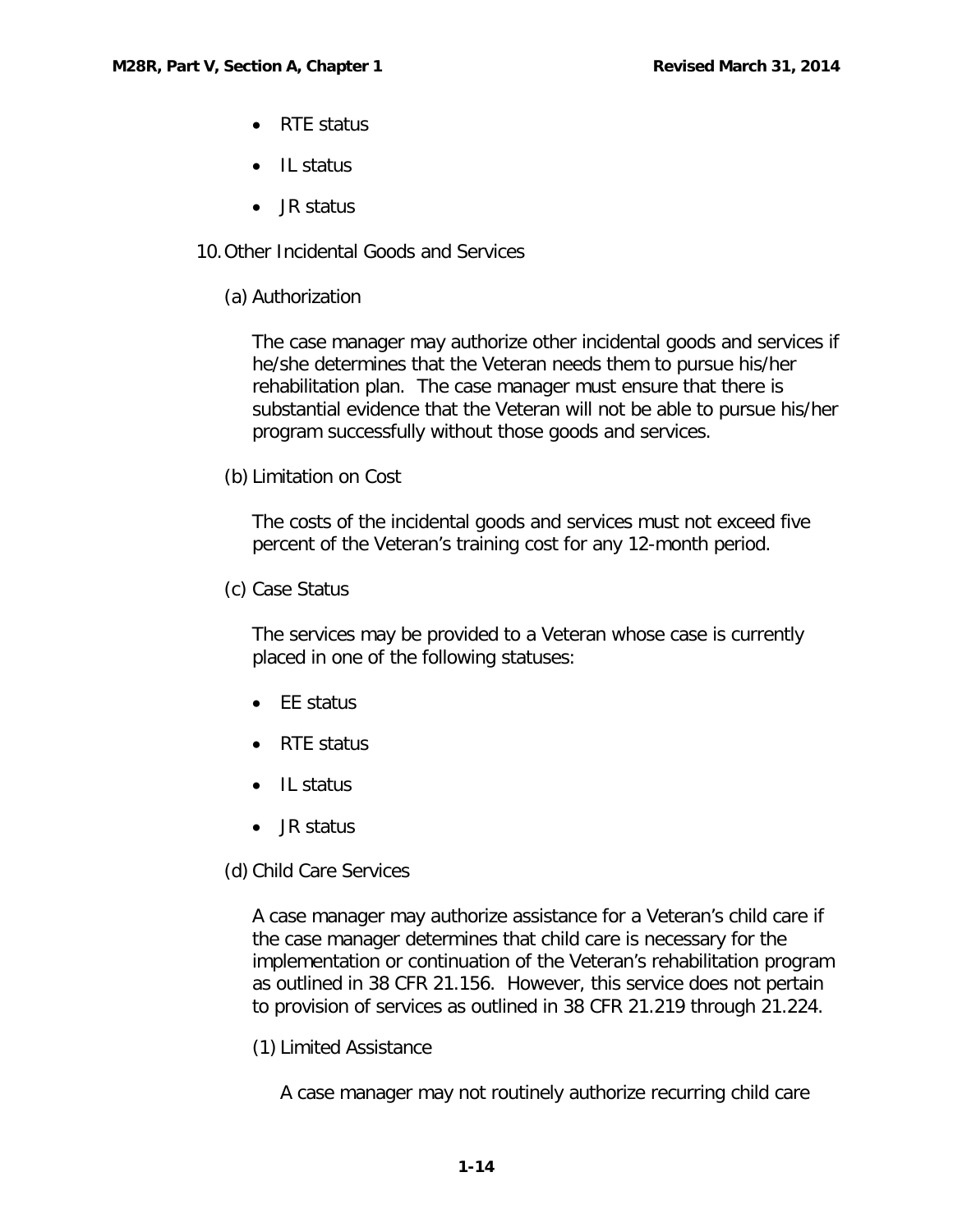expenses. This limited assistance may only be authorized after all other options have been explored and determined as not viable solutions.

(2) Limitations

Generally, child care assistance must not be authorized for more than one semester for the Veteran pursuing college training or the equivalent amount of time for the Veteran pursuing vocational or technical school training.

In rare instances, when payment of child care expenses is approved, a licensed facility must be used to provide child care.

Under no circumstances will payment be authorized for child care services that are being provided by a Veteran's family member.

(3) Resources

The following are some resources that a case manager must explore and utilize for child care assistance:

• Child Care Access Means Parents In School Program

This is a Department of Education sponsored program, which supports the participation of low-income parents in the postsecondary education system through the provision of campus-based child care services. Institutions of higher education that are awarded grants under this program may subsidize the costs of child care services for low-income students.

• Authorization under Public law 101-508

Part of Public Law 101-508 enacted legislation on Child Care and Development Block Grant Act of 1990, to make child care affordable for more parents. It provides eligible participants with temporary child care assistance during periods of subsidized job training and transitional periods after such training. As authorized by Public Law 101-508, child care assistance is available to eligible families through state agencies that administer federal grants. Each state determines eligibility requirements for families within their state.

The case manager may refer the Veteran to a list of state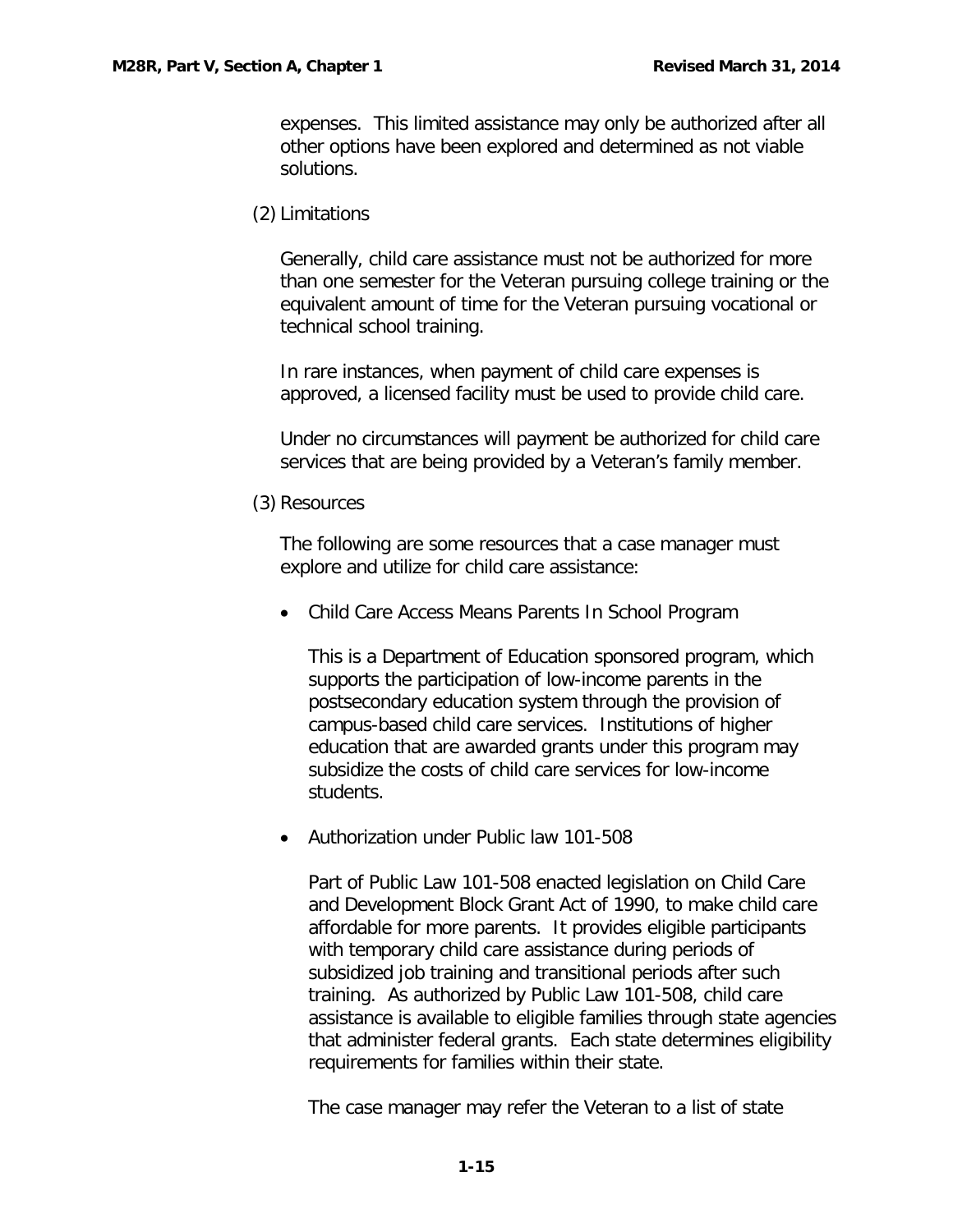agencies on the National Child Care Information Center web site at www.acf.hhs.gov/programs/occ. The Veteran may contact the coordinating agency in his/her state directly for eligibility information and how to apply for assistance. In some states, families can apply by telephone or mail.

(4) Other Referral Agencies

Numerous communities also identify child care resources and referral agencies that can provide information about how to apply for child care assistance. A list of childcare resources and referral agencies is available from Child Care Aware at www.childcareaware .org.

(5) Need Documentation

Prior to authorizing goods and services under 38 CFR 21.156, the case manager must explore the Veteran's current circumstances and need. Procurements under this section are limited to those items and services that are necessary for a Veteran to begin or continue in a rehabilitation program.

When authorizing goods and services under this section, the case manager must document the Veteran's identified need for assistance, as well as other resources explored and the outcome of those efforts.

The narrative for the Veteran's need for child care assistance must be documented on CWINRS Notes or VAF 28-1902n. The case manager must include a thorough analysis of the Veteran's financial condition including his/her income, assets and monthly expenses.

(6) Cost Limitations

Authorization for child care assistance must follow the same provision under 38 CFR 21.156. Ordinarily, the cost for child care assistance must not exceed \$1,250 per year.

Any authorization in excess of \$1,250 requires the approval of the VR&E Officer.

<span id="page-18-0"></span>b. Independent Living (IL) Services

IL services are provided to Veterans with severe disability conditions to assist him/her to function independently in his/her family, community, or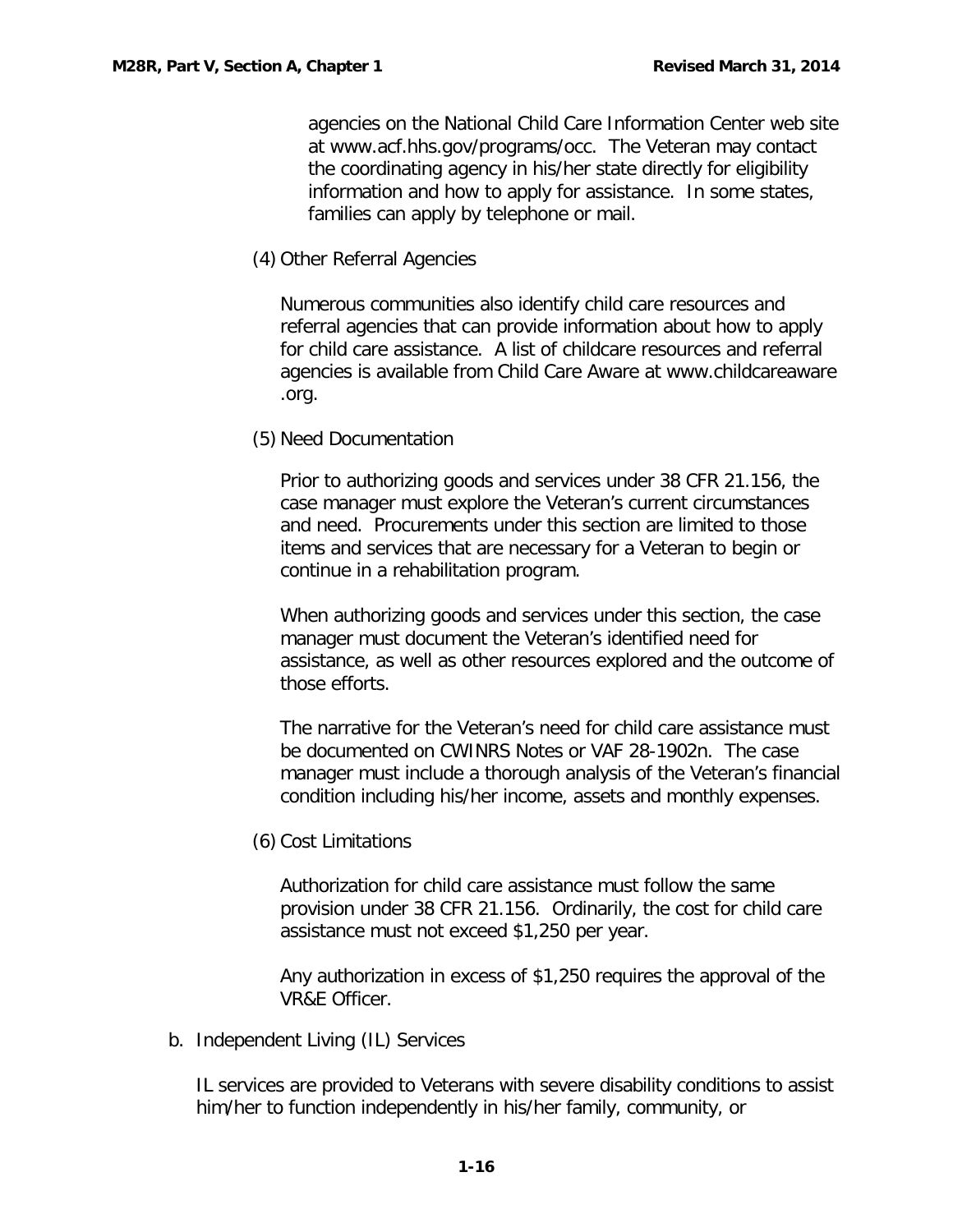employment.

- <span id="page-19-0"></span>1. Services
	- (a) The services that may be authorized in an Individualized Independent Living Plan (IILP) include specific services for a vocational rehabilitation program, except for a program of education or training and IL services provided by approved IL centers and program as necessary to execute the Veteran's plan. These services include:
		- Evaluation of independent living potential
		- Training in independent living skills
		- Attendant care
		- Health maintenance programs
		- Identifying appropriate housing accommodations

(b) IL services may be provided under one of the following conditions:

- As part of a program to achieve rehabilitation to the point of employability
- As part of an extended evaluation to determine the current reasonable feasibility of achieving a vocational goal
- Incidental to a program of employment services
- As a program of rehabilitation services for eligible Veterans for whom achievement of a vocational goal is not currently reasonably feasible
- <span id="page-19-1"></span>2. Case Status

The services may be provided to a Veteran whose case is currently placed in one of the following statuses:

- EE status
- RTE status
- IL status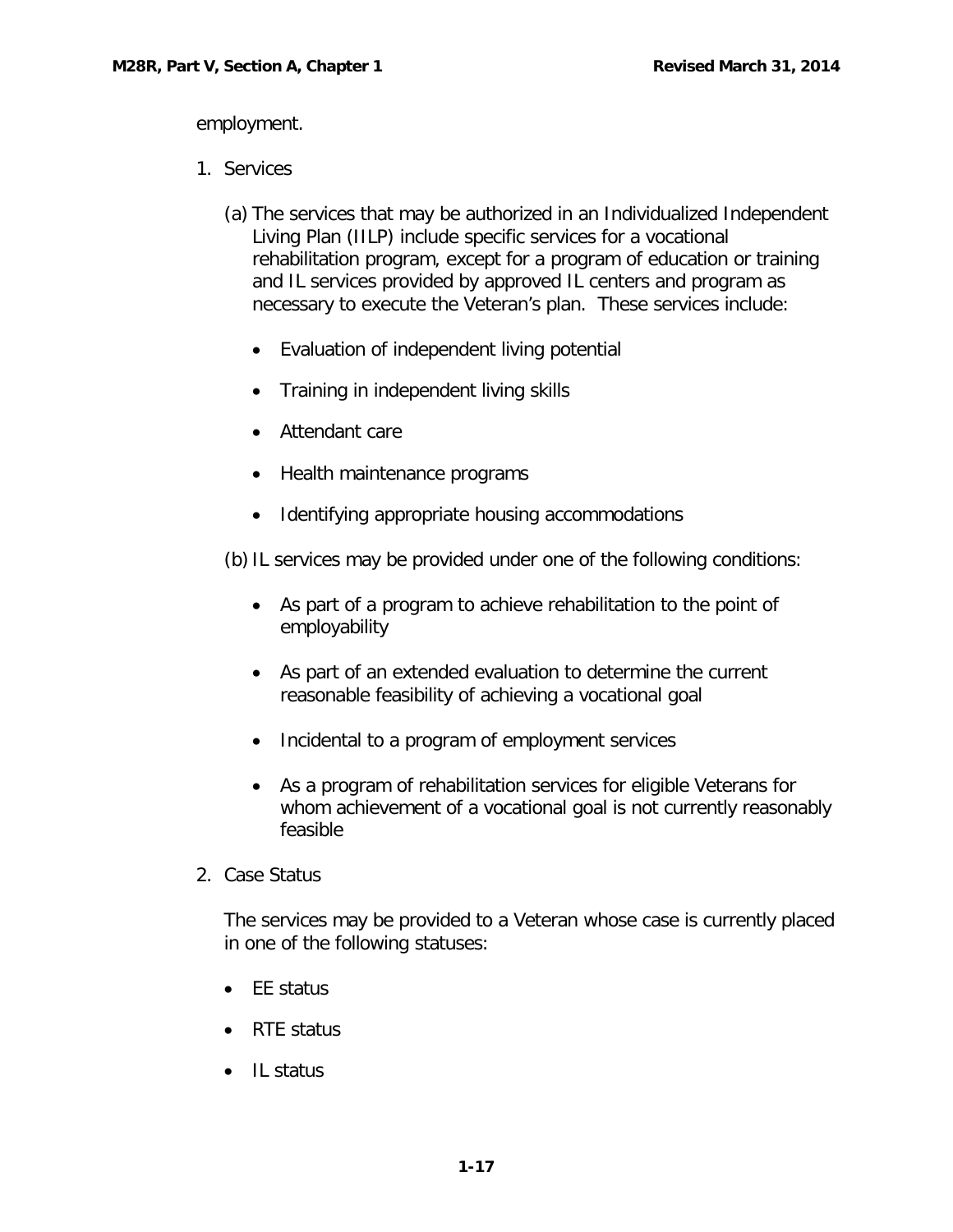- JR status
- <span id="page-20-1"></span><span id="page-20-0"></span>c. Educational/Vocational Training Services
	- 1. School courses
		- (a) Definition

A school course is an organized instruction of a number of areas of subject matter that is offered within a specified period and credit toward completion of a training objective such as graduation or certification.

A school course may be offered in any public or private school, secondary school, vocational school, correspondence school, business school, junior college, teacher's college, college, professional school, university, scientific or technical institution, or other institution providing education for adults.

(b) Case Status

The services may be provided to a Veteran whose case is currently placed in one of the following statuses:

- FF status
- RTE status
- <span id="page-20-2"></span>2. On-Job Course
	- (a) Definition

On-job course is a course undertaken to complete a specific vocational objective through apprenticeship or other on-job training in a training establishment. The establishment includes facilities that are under the supervision of the following:

- A college or university
- Any state department of education
- Any state apprenticeship agency
- Any state board of vocational education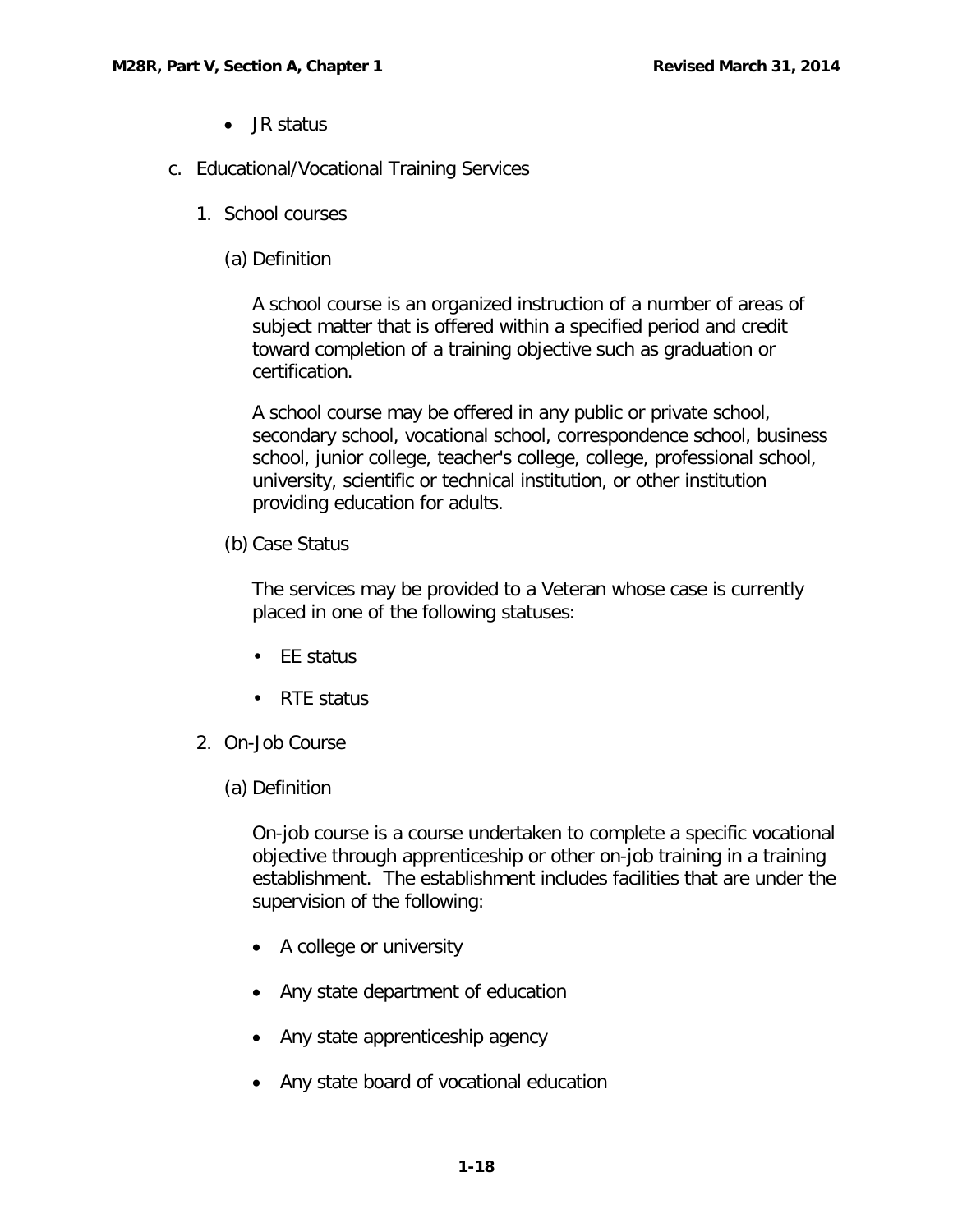- Any joint apprenticeship committee
- The Bureau of Apprenticeship and Training established in accordance with 29 U.S.C. 4C
- Any agency of the federal government authorized to supervise such training

During the course of work performed, the Veteran is trained by receiving formal instruction, observing hands-on demonstration of the work tasks and assisting in those tasks. Work progress is expected to gradually increase with more independence from formal instruction.

(b) Case Status

The services may be provided to a Veteran whose case is currently placed in one of the following statuses:

- EE status
- RTE status
- <span id="page-21-0"></span>3. Combination Course
	- (a) Definition

A combination course is combined full-time on-job training with a parttime training in school. A Veteran may pursue a combination course as follows:

- (1) Concurrent school and on-job training
- (2) Primarily on-job with some related instruction in school
- (3)In a school as a preparatory course to entering on-job training
- (4) First training on-job followed by instruction in school
- (b) Cooperative Course

A cooperative course is a special type of combination course that:

• Has an objective that the student attains primarily through school instruction with an additional on-job portion on the school course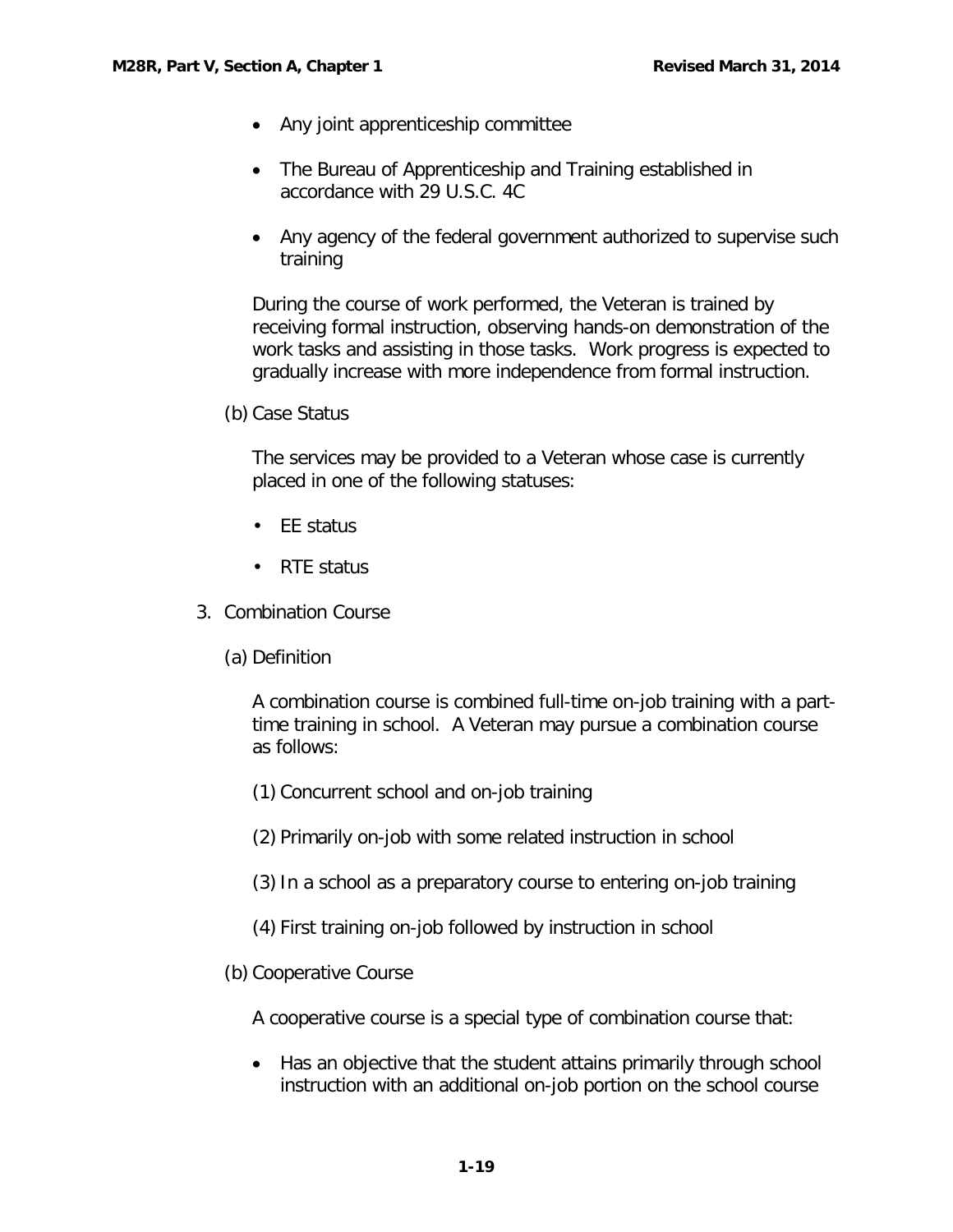- Is pursued at the college or junior college level; however, some cooperative courses are also offered at secondary schools or at post-secondary schools that do not offer college degrees
- Requires the student's attendance at least one-half of the total training period of the school portion of the course
- Includes long periods of on-job and school training such as a fullterm school training followed by full-term on-job training
- (c) Case Status

The services may be provided to a Veteran whose case is currently placed in one of the following statuses:

- EE status
- RTE status
- <span id="page-22-0"></span>4. Farm Cooperative Course
	- (a) Definition

A farm cooperative course is an approved full-time course intended to restore a Veteran's employability by training either to do one of the following:

- Operate a farm which he/she owns or leases
- Manage a farm as the employee of another

(b) Completing a Farm Cooperative Course

The case manager must ensure that the farm cooperative course will enable the Veteran to become proficient in the type of farming he/she is being provided rehabilitation services. The areas in which proficiency is to be established include the following:

- Planning
- Producing
- Marketing
- Maintaining farm equipment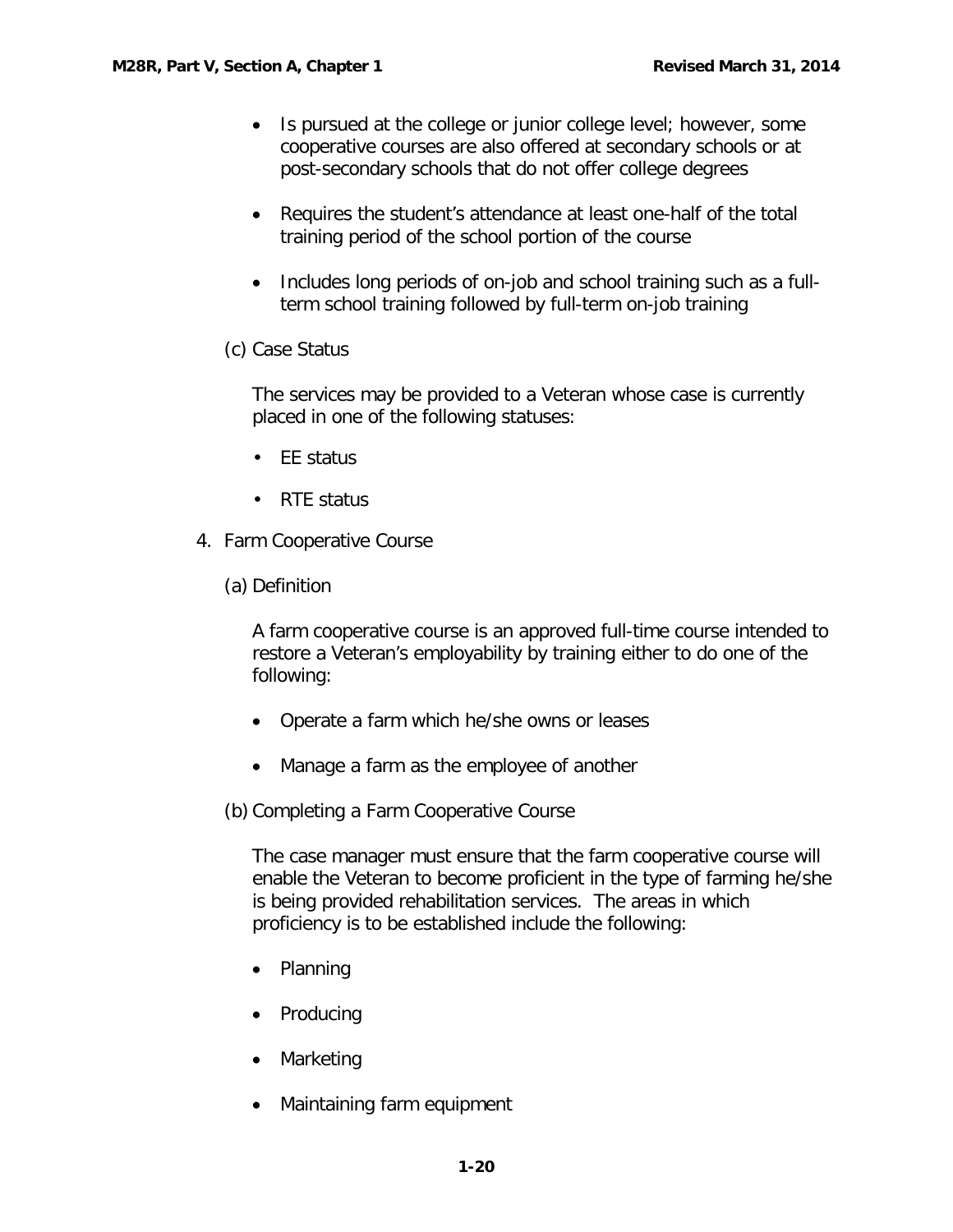- Conserving farm resources
- Financing the farm
- Managing the farm
- Keeping farm and home accounts
- (c) Instruction, Including Classroom Instruction

The case manager may approve instruction in a farm cooperative course that may include a combination of classroom or organized group instruction and individual instruction or individual instruction only. A course which includes classroom instruction must meet the following criteria to be considered as full-time:

- (1) The number of clock hours of instruction that are provided yearly should meet the requirements of 31 CFR 21.310(a)(4 ) and 21.4264 pertaining to full-time pursuit of a farm cooperative course.
- (2) The individual instructor portion of a farm cooperative course should include at least 100 hours of individual instruction per year.
- (d)Instruction Provided by an Individual Instructor

The case manager may authorize instruction in a farm cooperative course to be provided solely by an individual instructor under one of the following conditions:

- (1) The classroom instruction is not available within reasonable commuting distance of the Veteran's farm.
- (2) The majority of the portion of the available classroom instruction does not contain a direct relation to the Veteran's farming operation and is fully and clearly documented on VA records.
- (e) Full-time Individual Instruction

The case manager may consider full-time training for individual instruction according to the following:

(1) The course must consist at least of 200 hours of instruction per year.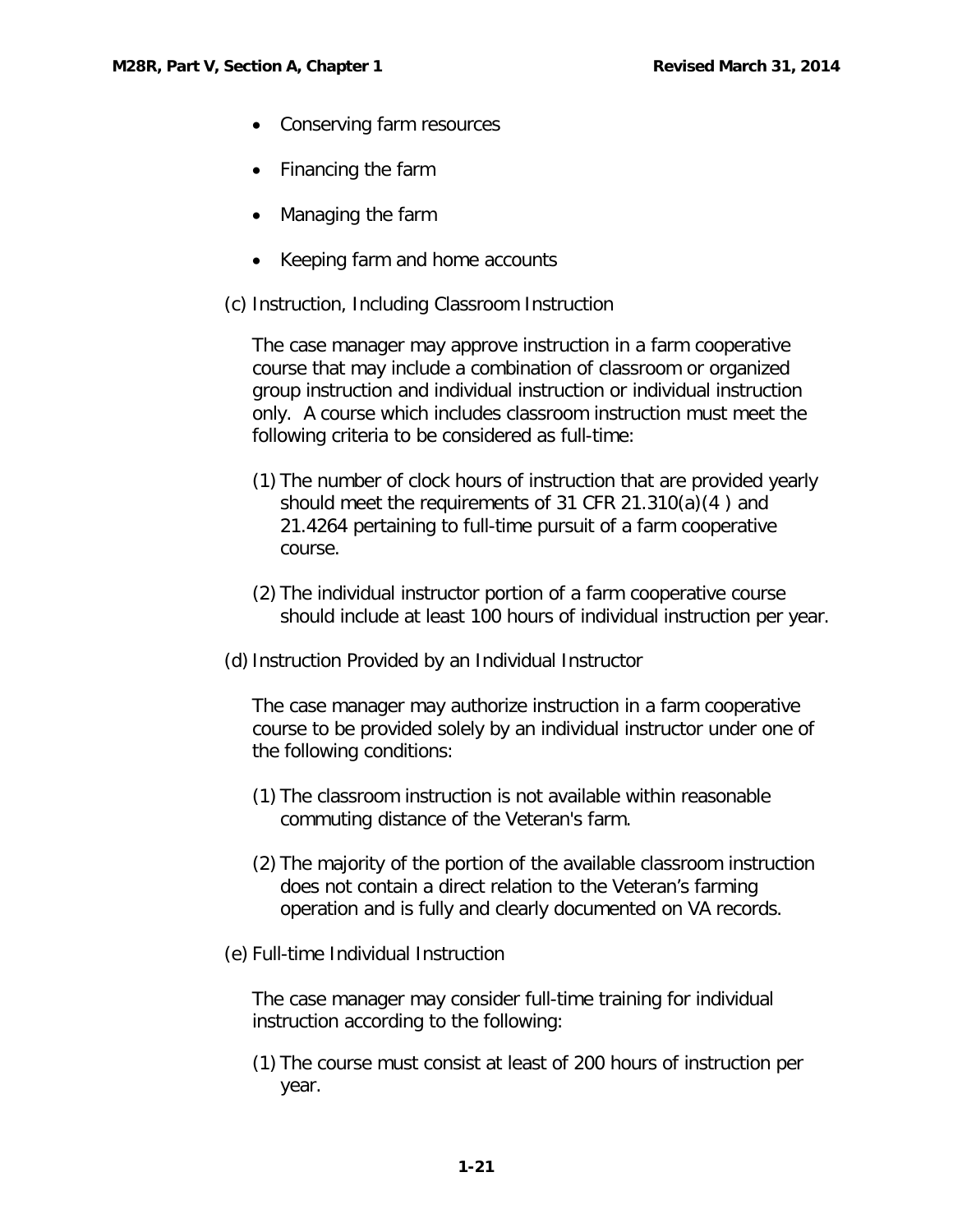- (2) The course must be provided by a fully qualified individual instructor and under a contract between VA and the instructor or an educational agency that employs the instructor.
- (f) Plan Requirements for Farm Operator of Farm Manager
	- (1) The case manager and the Veteran must jointly develop the training plan with the instructor. The plan must include the following:
		- A complete written survey including but not limited to the areas identified in 38 CFR 21.298 (a) and (b)
		- An overall, long-term plan based upon the survey of the operation of the farm
		- An annual plan identifying the part of the overall plan to be implemented which will be prepared before the beginning of each crop year
		- A detailed individual training program showing the type and amount of instruction, classroom and individual, or individual
	- (2) The case manager must ensure that the farm meets the requirements for selecting a farm as outlined in 38 CFR 21.298.

### <span id="page-24-0"></span>1.07 Special Rehabilitation Services

Special rehabilitation services may be provided by institutions such as independent living centers and rehabilitation centers, or by individuals such as tutors, readers and therapists.

<span id="page-24-1"></span>a. Approval of Special Rehabilitation Services by Institutions

These services include Independent Living (IL) evaluation or training that are not available through:

- VAMCs which provide IL services
- Facilities approved by the state rehabilitation agency
- Other public, non-profit, or for-profit agencies that have been approved by VA to provide IL services

Additionally, these services include evaluation and improvement of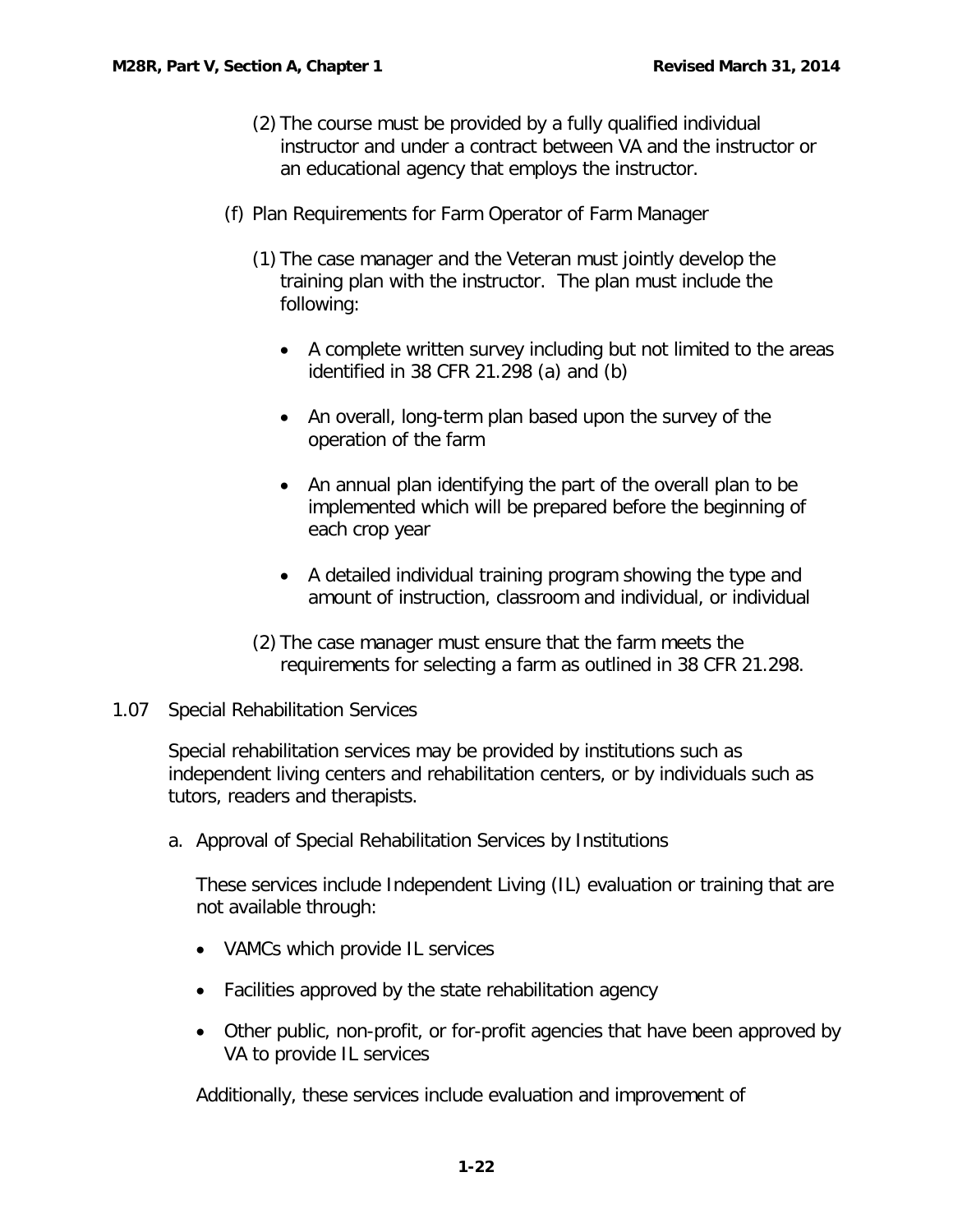rehabilitation potential, adult basic education, vocational course in a rehabilitation center, independent instructor, tutorial assistant, reader service, interpreter service, special transportation assistance and services to a Veteran's family that are not available through the following:

- VAMC or on a fee basis through the VAMC
- Facilities with existing contracts with the VR&E office
- <span id="page-25-0"></span>b. Approval of Special Rehabilitation Services by Individual Providers

These services include IL evaluation or training that are not available through:

- VAMCs, which provide IL services
- Facilities approved by the state rehabilitation agency
- Other public, non-profit, or for-profit agencies that have been approved by VA to provide IL services

Additionally, these services include evaluation and improvement of rehabilitation potential, adult basic education, vocational course in a rehabilitation center, independent instructor, tutorial assistant, special transportation assistance and services to a Veteran's family that are not available through:

- VAMC or on a fee basis through the VAMC
- Facilities with existing contracts with the VR&E office

The case manager should meet with potential providers to determine qualifications and ability to provide the required service to the Veterans. Upon selection of an appropriate individual, the case manager must refer to M28R.V.B.2 for further guidance on program approval and the assignment of a facility code.

## <span id="page-25-1"></span>1.08 Educational and Vocational Training Services

Educational and vocational training services may be provided through a variety of resources to meet the needs of the Veteran. The case manager must carefully review available approved resources in selecting the appropriate source of services for a specific Veteran. The case manager must also be knowledgeable of the following services to maximize benefit to the Veteran: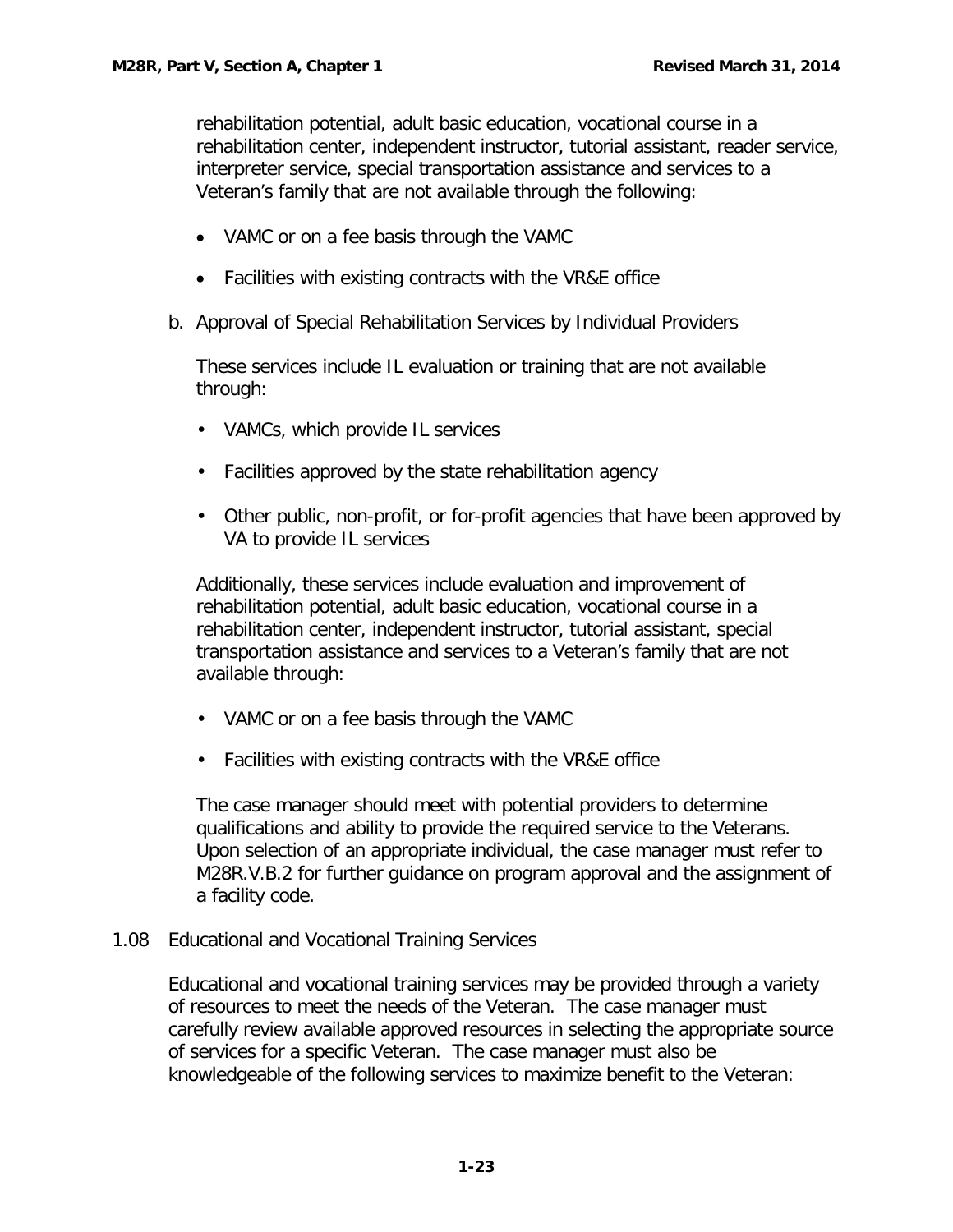<span id="page-26-0"></span>a. Paid On-the-Job Training (OJT) or Apprenticeship

OJT or apprenticeship may be approved at a variety of locations as long as the employer meets the criteria specified in 38 CFR 21.290 through 21.296. This includes private employers, non-profits, federal agencies, state agencies, or other local or public agencies.

### <span id="page-26-1"></span>1. Requirements

The case manager must develop a suitable training plan that includes the major elements of work that make up the skilled occupation, clock hours to be spent on each element, type and extent of required related instruction, and identification of any license, certification, or diploma required for entry level employment in the occupation. VAF 28-1904 and any supplemental documents required by the employing agency must also be completed. If the Veteran needs supplies, request that the appropriate agency official and the Veteran complete VAF 28-1905m and submit it to the case manager for approval.

Refer to M28R.V.B.2 for further guidance on program approval and the assignment of a facility code. Additionally, the case manager must refer to M28R.V.A.3 for specific guidance on developing a wage schedule and determining the monthly subsistence allowance.

<span id="page-26-2"></span>2. Reasonable Accommodation

For paid federal OJT, federal agencies are required by law to provide reasonable accommodation to qualified employees with disabilities unless it would result in undue hardship to the agency. Reasonable accommodations can apply to the duties of the job and/or where and how job tasks are performed. The accommodation should make it easier for the employee to successfully perform the duties of the position. Examples of reasonable accommodations include providing interpreters, readers, or other personal assistance; modifying job duties; restructuring work sites; providing flexible work schedules or work sites (i.e. telework) and providing accessible technology or other workplace adaptive equipment.

Requests are considered on a case-by-case basis. To request reasonable accommodations:

- Look at the vacancy announcement
- Work directly with person arranging the interviews
- Contact the agency Selective Placement Program Coordinator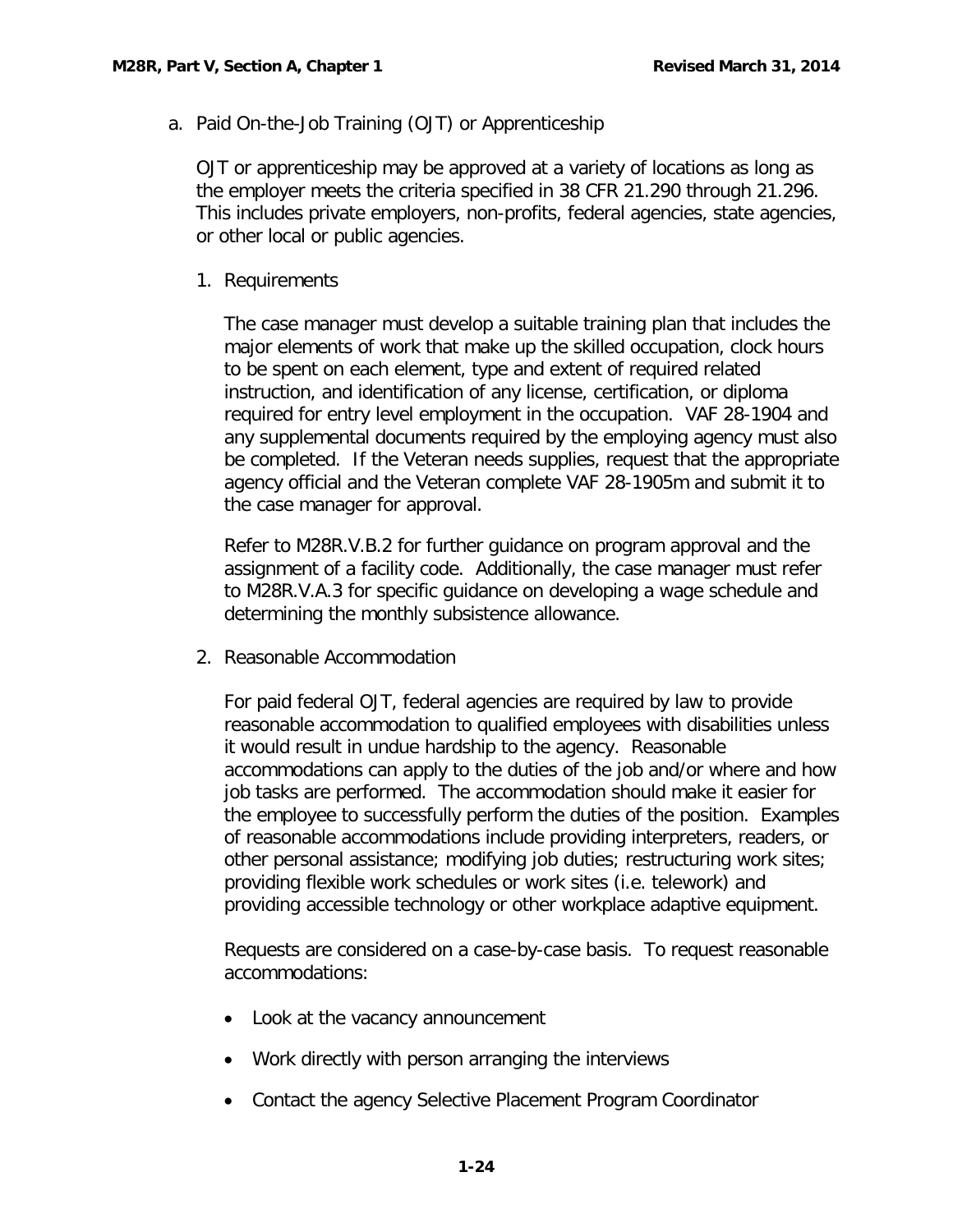- Contact the hiring manager and engage in an interactive process to clarify what the person needs and identify reasonable accommodations
- Make an oral or written request; no special language is needed

Refer to the following website for more information about reasonable accommodations: www.opm.gov/policy-data-oversight/disabilityemployment/reasonable-accommodations/.

<span id="page-27-0"></span>b. Non-paid or Nominally Paid On-the-Job Training (OJT) or Non-paid Work Experience (NPWE)

The facilities of any agency of the United States or of any state or local government receiving federal financial assistance may be used to provide non-paid or nominally paid OJT or work experience as all or part of the Veteran's program of vocational training under 38 CFR 21.123, 21.294 and 21.296. Federal Financial Assistance is defined as the direct or indirect provision of funds by grant, loan, contract, or any other arrangement by the federal government to a state or local government agency.

Non-paid or nominally paid OJT or work experience in a federal agency generally supplements other training or experience. For example, academic instruction may be pursued before induction into or concurrently with the work experience as necessary to help the Veteran achieve his/her planned vocational goal.

<span id="page-27-1"></span>1. Requirements

The case manager must refer to M28R.V.B.2 for further guidance on program approval and the assignment of a facility code. VAF 28-1904 and any supplemental documents required by the employing agency must be completed for both non-paid OJT and NPWE.

Refer to M28R.V.A.3 for guidance on determining subsistence allowance and combining NPWE with other training. Refer to section 1.09.a of this chapter for guidance on developing a suitable training plan for non-paid OJT.

For non-paid or nominally paid federal OJT, federal agencies are required by law to provide reasonable accommodation to qualified employees with disabilities unless it would result in undue hardship to the agency. Refer to section 1.08.a.2 of this chapter for more information about reasonable accommodation.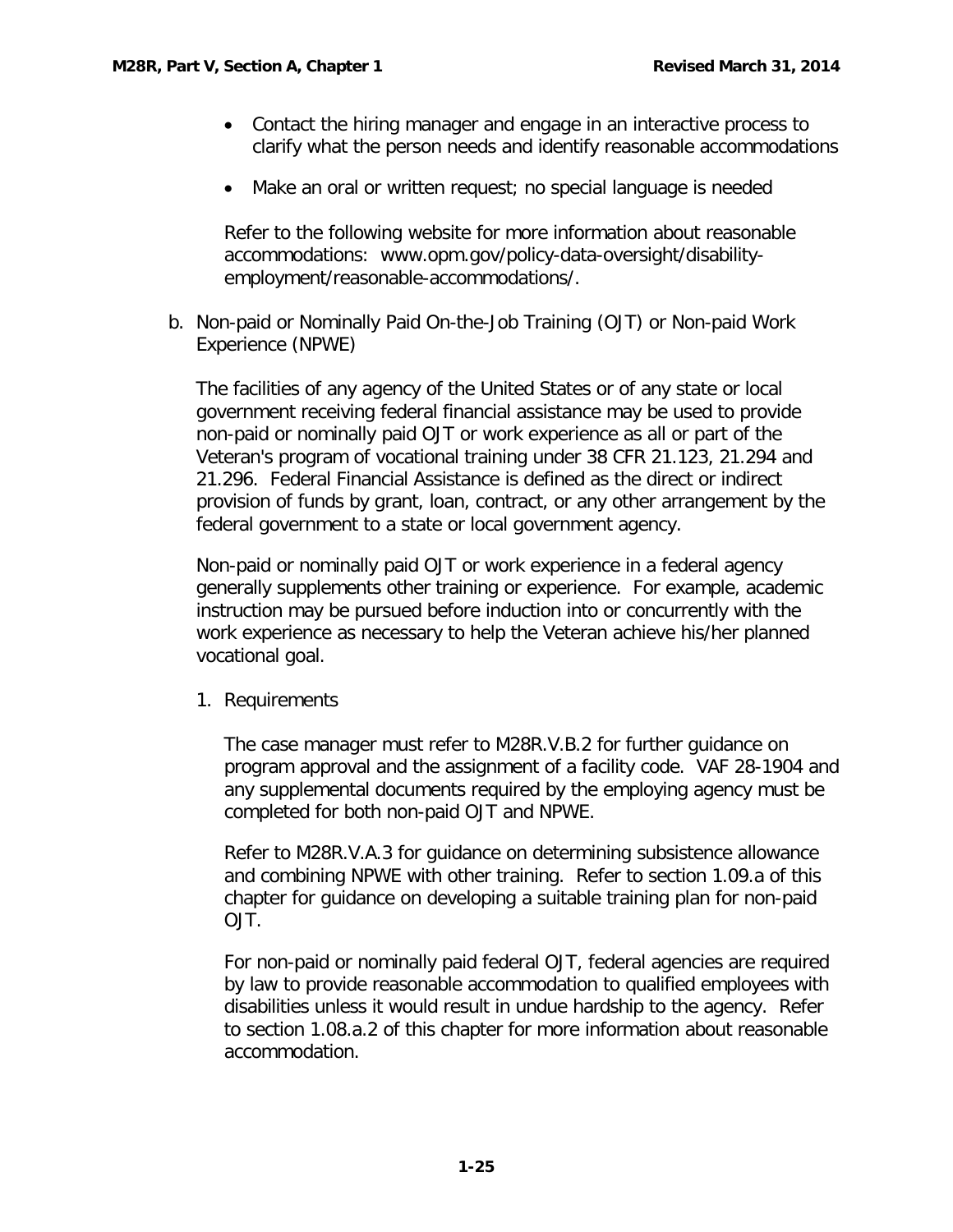<span id="page-28-0"></span>2. Veteran's Employment Status and Rights

While the Veteran is pursuing non-paid or nominally paid OJT or work experience, VA will consider the Veteran to be an employee of the United States for the purposes of benefits under 5 U.S.C. 81, but will not consider him/her an employee of the United States for the purpose of laws administered by OPM. Refer to 38 CFR 21.299(b) for additional information.

- <span id="page-28-1"></span>3. Considerations in Providing Non-Paid or Nominally Paid OJT or Work Experience in State and Local Government Agencies
	- (a) Monitoring the Veteran's Progress

The case manager must closely monitor the Veteran's progress and adjustment in rehabilitation conducted wholly or in part at a state or local government agency to assure the following:

- The Veteran receives the training and rehabilitation services specified in the Veteran's rehabilitation plan; the plan will direct the case manager to closely supervise the Veteran's program and adjustment during the period the Veteran is at the state or local government agency
- The employer submits periodic certification, which is not less than once every three months that the Veteran's progress and adjustment are in accordance with the program that has been jointly developed with the Veteran and employer; VAF 28-1905(c), Monthly Record of Training and Wages, must be used for this purpose
- (b) Limitations

Chapter 31 participants pursuing non-paid or nominally paid OJT and work experience in state or local government agencies are prohibited to do the following:

- (1) Train for a position involving political or religious activity.
- (2) Receive training that results in the displacement of currently employed workers.
- (3) Train in a job, if one of the following conditions exists:
	- Another person was laid off within 90 days from a substantially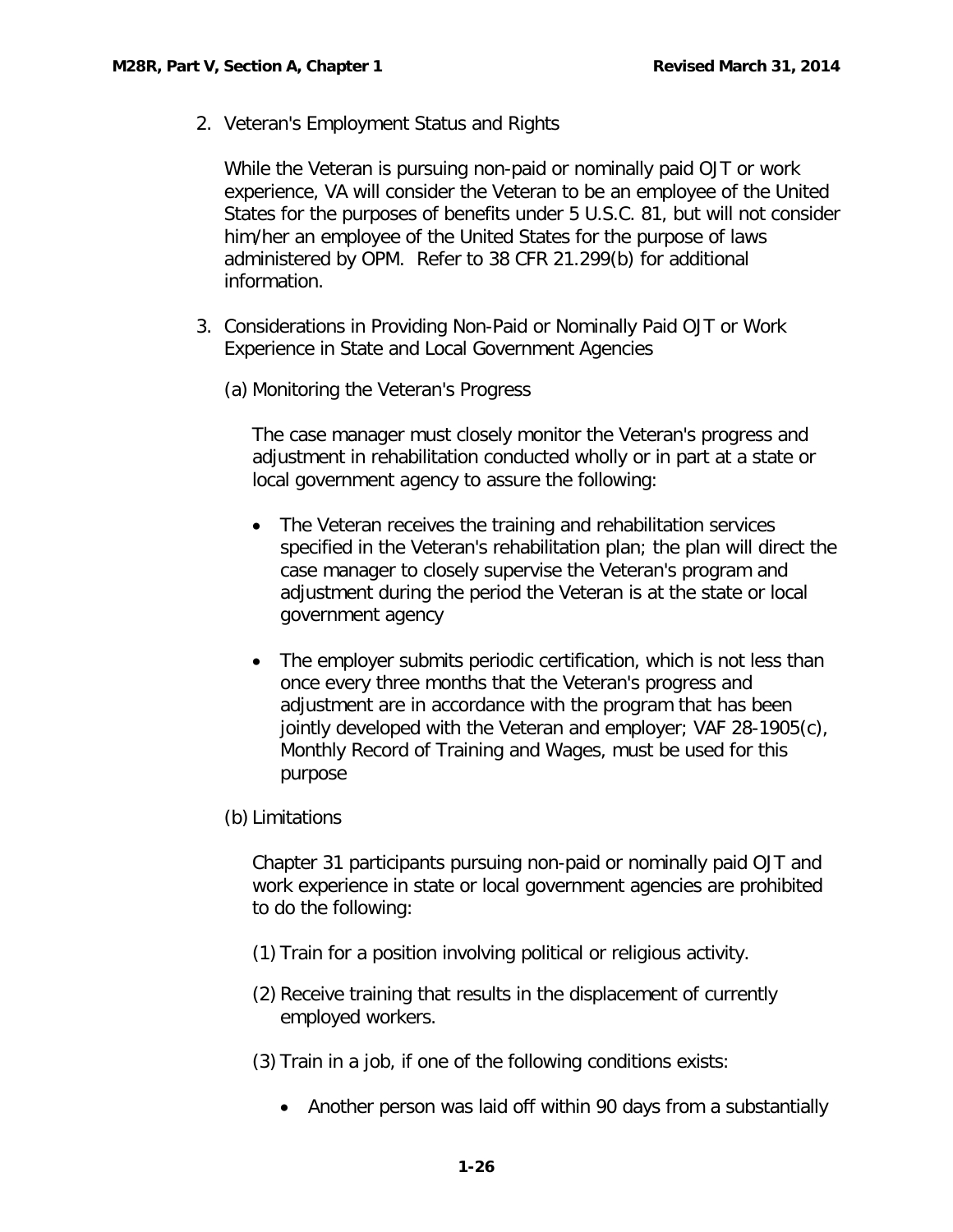equivalent job

- The training opening was created as a result of the employer having terminated the employment of any regular employee
- The employer reduced its workforce with the intention of using the opening for a Chapter 31 trainee
- <span id="page-29-0"></span>c. Farm Course with Instruction at an Educational Institution
	- 1. Refer to M28R.V.B.2 for guidance on program approval and the assignment of a facility code.
	- 2. Visit the farm to be used for the program of instruction to determine the adequacy of the physical facilities for carrying out the training plan. Complete VAF 28-1905n, Farm Survey and Overall Farm and Home Plan Self-proprietor Manager, under Chapter 31, Title 38, U.S.C.
	- 3. Develop a list of books, tools and supplies required to be personally owned by the trainee and ensure the appropriate official at the institution and the Veteran complete and submit VAF 28-1905m, if needed. Refer also to 38 CFR 21.214 (c).
	- 4. Decide whether approval of the establishment, course and farm is appropriate.
	- 5. If necessary, request assignment of a facility code by Education Service for the group instruction provider.
	- 6. Develop VAF 28-1905p, Annual Farm and Home Plan for Institutional Onfarm Course of Training (Chapter 31). This must be retained in the CER folder in accordance with RCS VB-1, Part 1, Item No. 07-630.010.
- <span id="page-29-1"></span>d. Farm Course with Individual Instruction
	- 1. Review approval criteria in 38 CFR 21.126(d), 21.292, 21.294(d) and 21.298.
	- 2. Develop sources of potential individual instructors by contacting local vocational schools, county extension agents, university agriculture departments, or similar agencies and organizations.
	- 3. Meet with potential instructors to determine their qualifications and abilities to instruct Veterans with disabilities.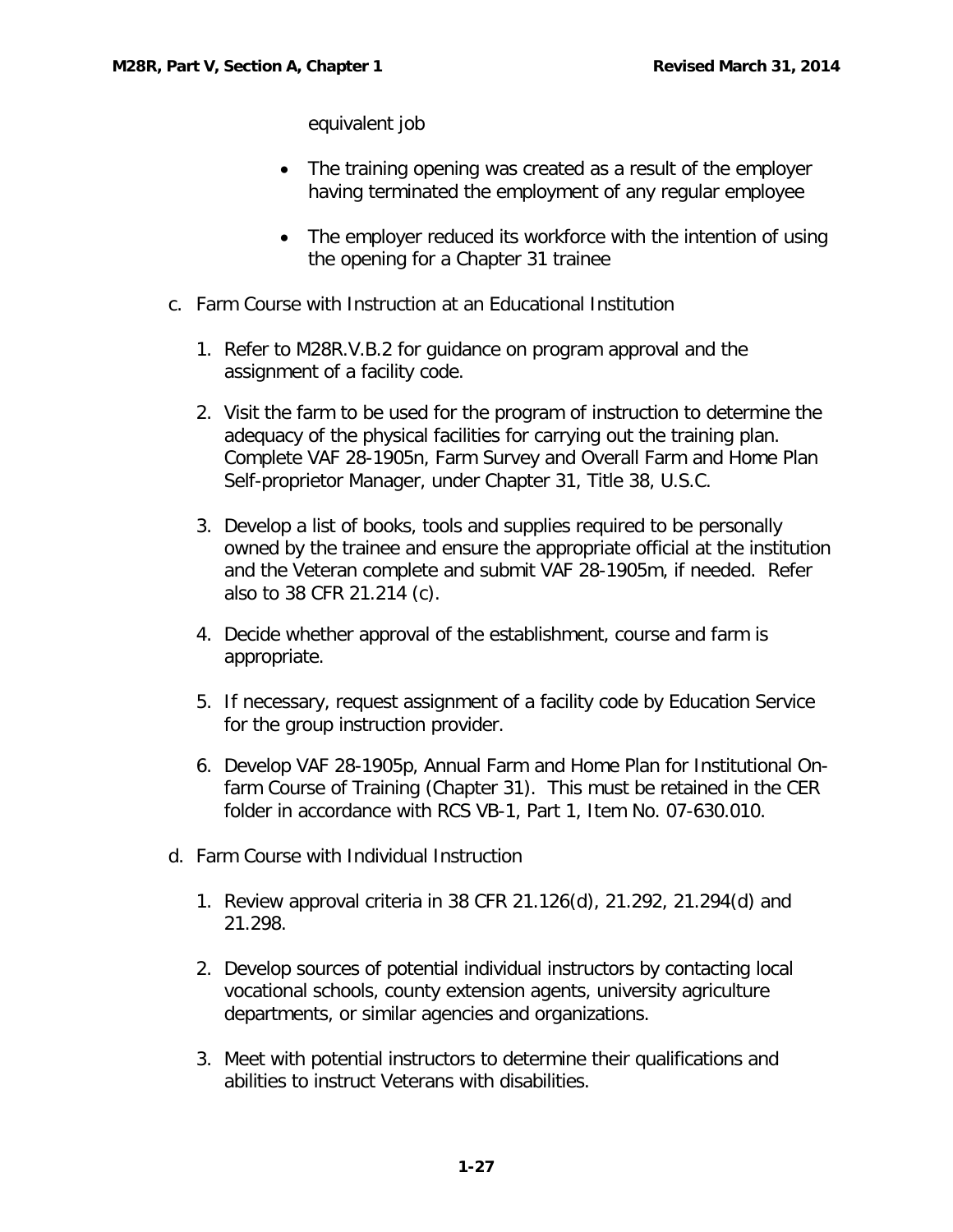- 4. Select the appropriate instructor.
- 5. Meet with the Veteran and the instructor to discuss jointly the program and responsibilities.

NOTE: This must be accomplished before or at the same time as the initial visit to the farm.

6. Visit the farm to be used for the program of instruction to determine the adequacy of the physical facilities for carrying out the training plan. Complete VAF 28-1905n, which will be retained in the CER Folder in accordance with RCS VB-1, Part 1, Item No. 07-630.010.

NOTE: At this point, potential instructors or other qualified agricultural authorities must be used as consultants to assist in completing VAF 28- 1905n.

- 7. Negotiate and prepare VAF 28-1903, Contract for Training and Employment, with the individual instructor.
- 8. If necessary, request assignment of a facility for the individual instructor by Education Service.
- 9. Develop a rehabilitation program to establish annual objectives, including the major elements of training, related instruction, textbooks and training supplies that the Veteran needs.
- 10.Meet with the Veteran and the instructor to complete VAF 28-1905 for the first year.
- 11.The trainer and the Veteran must develop a list of books, tools and supplies that the trainer determines the Veteran needs and will complete and submit VAF 28-1905m to the case manager for review and approval. Refer also to 38 CFR 21.214(c).
- <span id="page-30-0"></span>e. Farm Manager

The requirements for a Veteran training to manage a farm owned by another individual or organization are contained in 38 CFR 21.126(e) and 21.298. The case manager must follow the appropriate course approval instructions in either section 1.09.c or d of this chapter.

<span id="page-30-1"></span>f. Independent Study Courses

Independent study courses may be approved only if offered at the college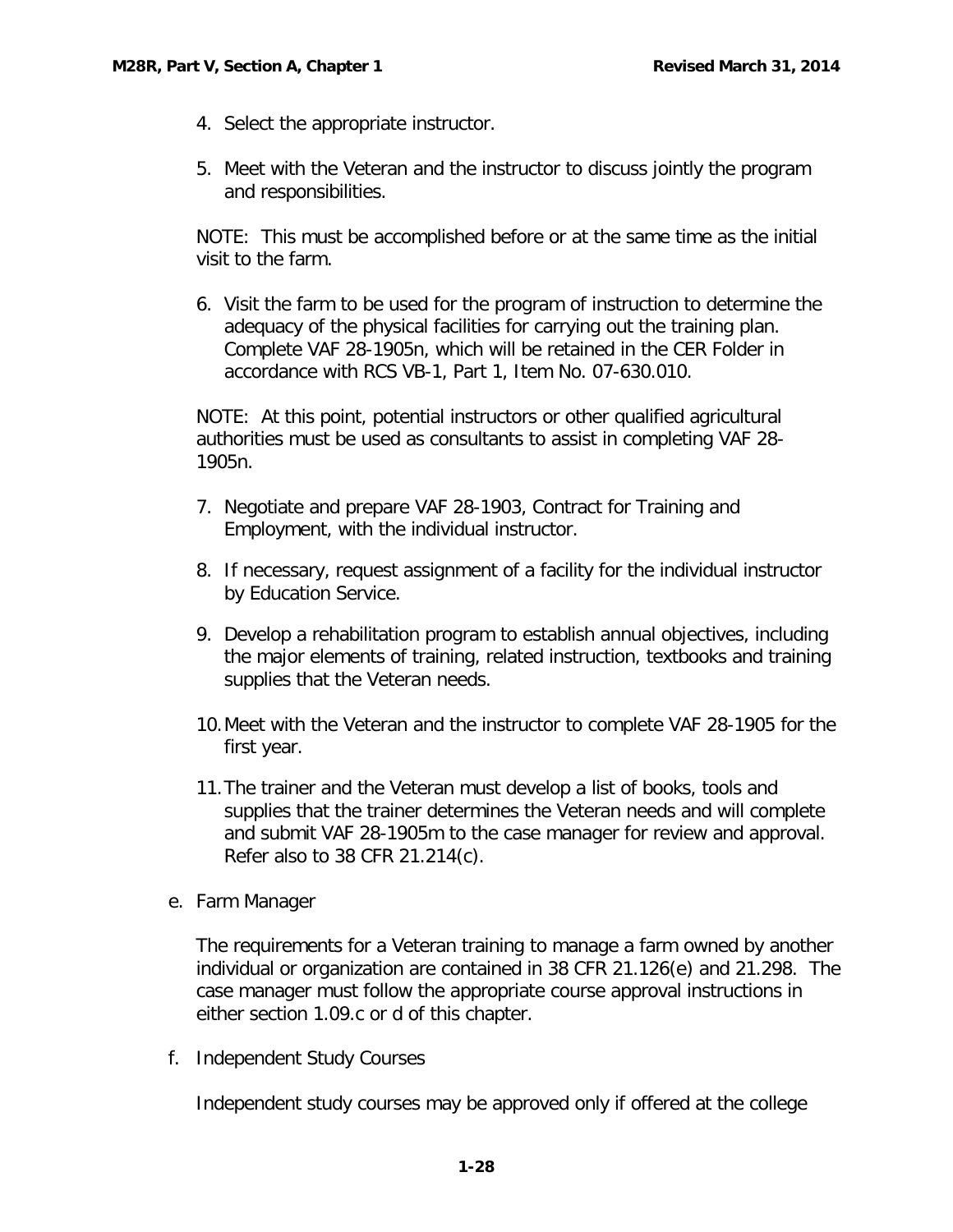level for a degree credit. Approval procedures for school courses must be used when considering independent study. See subparagraph 1 above.

The case manager must follow the guidelines below to approve a course:

- 1. Review the approval criteria in 38 CFR 21.128, 21.292, 21.294 and 21.122. Determine the rate of pursuit under 38 CFR 21.310(a)(2).
- 2. Decide whether the course meets the approval criteria.
- 3. If necessary, request the assignment of a facility code by Education Service.
- <span id="page-31-0"></span>g. Home Study Correspondence Courses

These courses may be used only when needed to supplement the rehabilitation program under 38 CFR 21.129. These courses may not be used as the major portion of a rehabilitation program and must be directed toward providing theory or technical knowledge that the Veteran's program cannot otherwise timely present.

The case manager must follow the guidelines below to approve a course:

- 1. Review the approval criteria in 38 CFR 21.129, 21.292 and 21.294.
- 2. Review existing school catalogs, brochures, statements of charges, course outlines and other agency approvals to determine the general suitability and the costs of courses.
- 3. Decide whether approval of the facility or course is appropriate.
- 4. Negotiate a contract.
- 5. If necessary, request that the Education Service assign a facility code.
- <span id="page-31-1"></span>h. Combination Course

A combination course is a course which combines on-job and school training. A Veteran may pursue the components of a combination course under 38 CFR 21.124(a).

NOTE: The rate of subsistence allowance will be based on which type of training predominates in the Veteran's combination course, as shown in 38 CFR 21.260(b).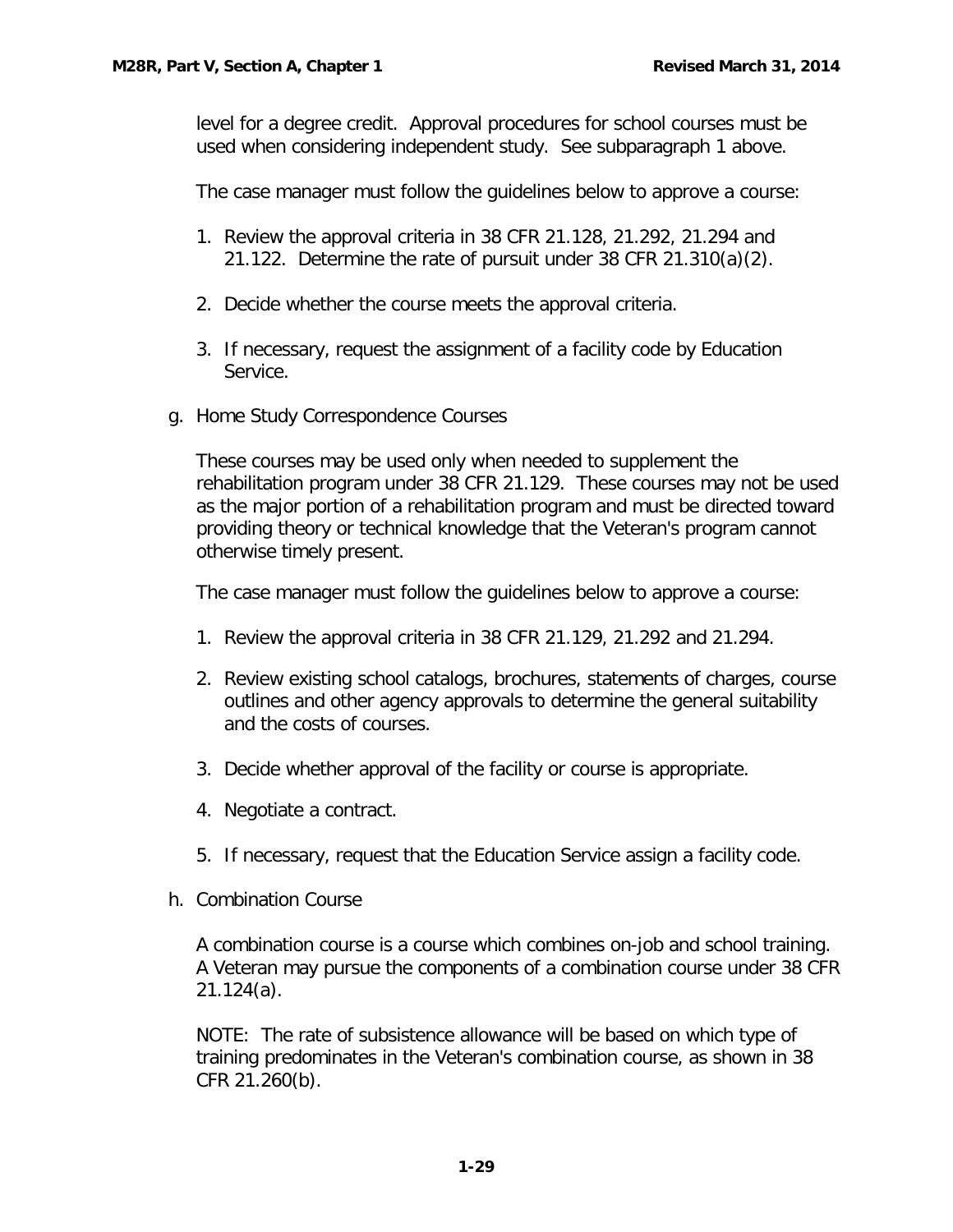<span id="page-32-0"></span>i. Cooperative Course

A cooperative course is a special type of combination course, as specified in 38 CFR 21.124(b).

<span id="page-32-1"></span>j. Selecting Approved Facilities Abroad

For overseas training under Chapter 31, the case manager may only authorize use of facilities that meet the criteria contained in 38 CFR 21.294(g). If the course does not meet these criteria, the case manager must obtain approval before considering the course for Chapter 31 participants.

The case manager must coordinate with Education Service to secure course approval as listed below:

1. Facility and Course Selection

Under 38 CFR 21.294(g), VA may use facilities and courses of study outside the United States under Chapter 31, but only if the facilities and courses meet the requirements for approval under 38 CFR 21.4250(c) and 21.4260. These regulations require that the Veteran pursue training leading to a college degree.

- 2. Foreign Branches of U.S. Colleges and Universities
- 3. Courses Offered by Foreign Colleges and Universities
- 4. Course Approved by State Approving Agency (SAA) or Education Service

Even if SAA or the Director of Education Service has already approved the course of study that the Veteran has elected, the case manager must ensure that the institution agrees to conform to Chapter 31 requirements, including provisions for payment of tuition, fees and supplies. The case manager must obtain this information in the same manner as the information showing the institution's compliance with M22-4, Part IX, Chapter 2. The case manager must coordinate with the Education Liaison Representative (ELR) to secure the additional necessary information in determining whether Veterans may use the course of study for Chapter 31 program participants.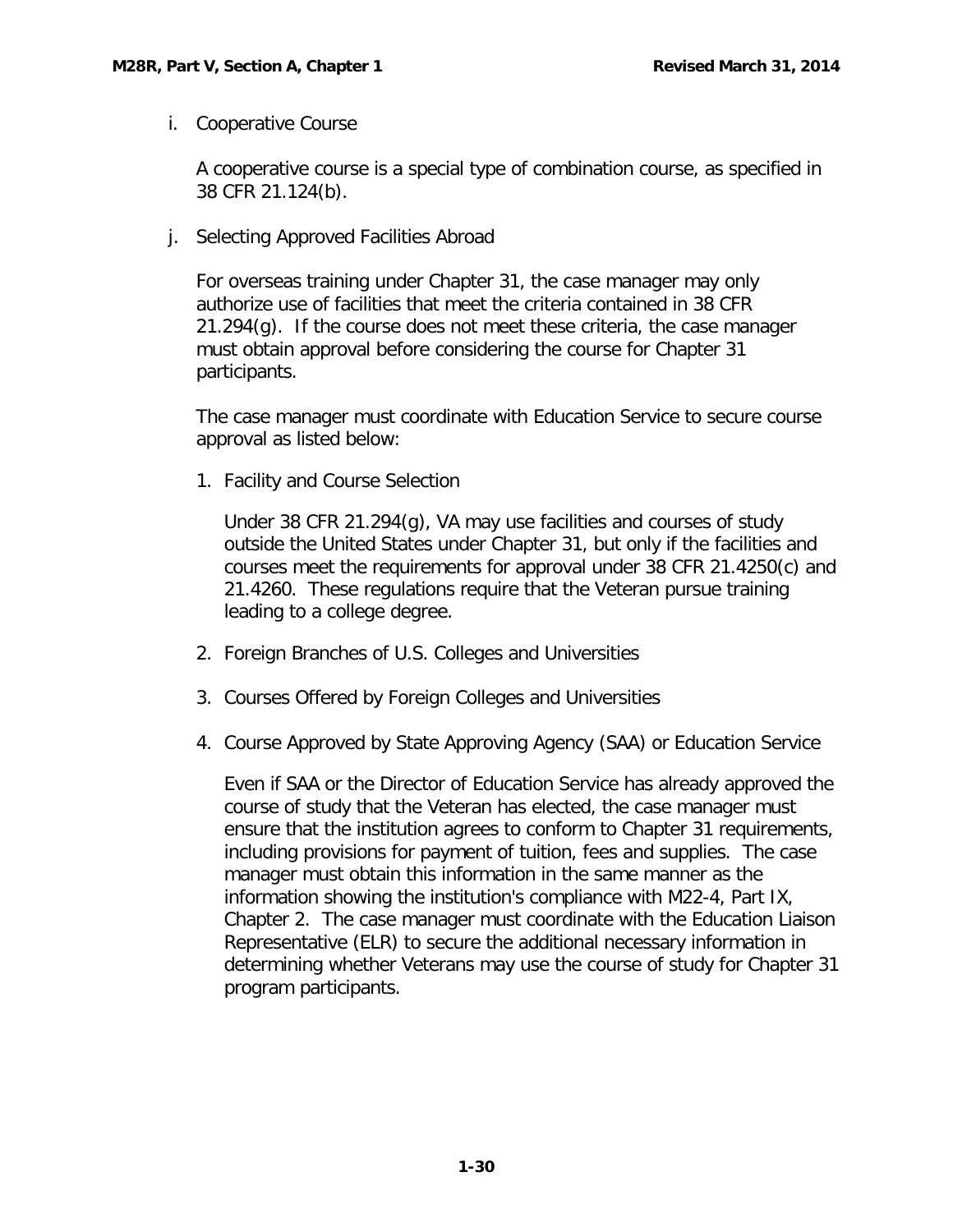- <span id="page-33-1"></span><span id="page-33-0"></span>k. Independent Living Services
	- 1. Programs of Independent Living Services

A case manager may approve participants for rehabilitation programs that provide independent living services and assistance either as a part, or the entire program. Hence, a case manager may authorize IL services as special rehabilitation services to help a Veteran in achieving his/her planned vocational goal under one of the following rehabilitation plans:

- Individualized Written Rehabilitation Plan (IWRP)
- Individualized Independent Living Plan (IILP)
- Individualized Extended Evaluation Plan (IEEP)
- Individualized Employment Assistance Plan (IEAP)
- <span id="page-33-2"></span>2. Approval Procedures

Procedures for approval of IL service providers are similar to those for special rehabilitation services outlined in section 1.08 of this chapter. VA may use public, non-profit and for-profit agencies with a demonstrated ability to provide independent living services.

For-profit agencies seeking to provide IL services to Chapter 31 participants must meet the special requirements in 38 CFR 21.294(b)(2). An individual under contract may provide specific IL services, such as attendant care, if the individual meets the requirements of 38 CFR 21.294(d).

<span id="page-33-3"></span>1.09 Authorizing Rehabilitation Services

When the case manager and the Veteran have agreed on a facility that meets Chapter 31 regulations and related instructions and can provide the services needed to accomplish the goals and objectives of the rehabilitation plan, the case manager may authorize the Veteran to begin his/her program of services.

For this authorization, the case manager must use VAF 28-1905, Authorization and Certification to Entrance or Reentrance into Rehabilitation and Certification of Status.

<span id="page-33-4"></span>a. Enrollment Certifications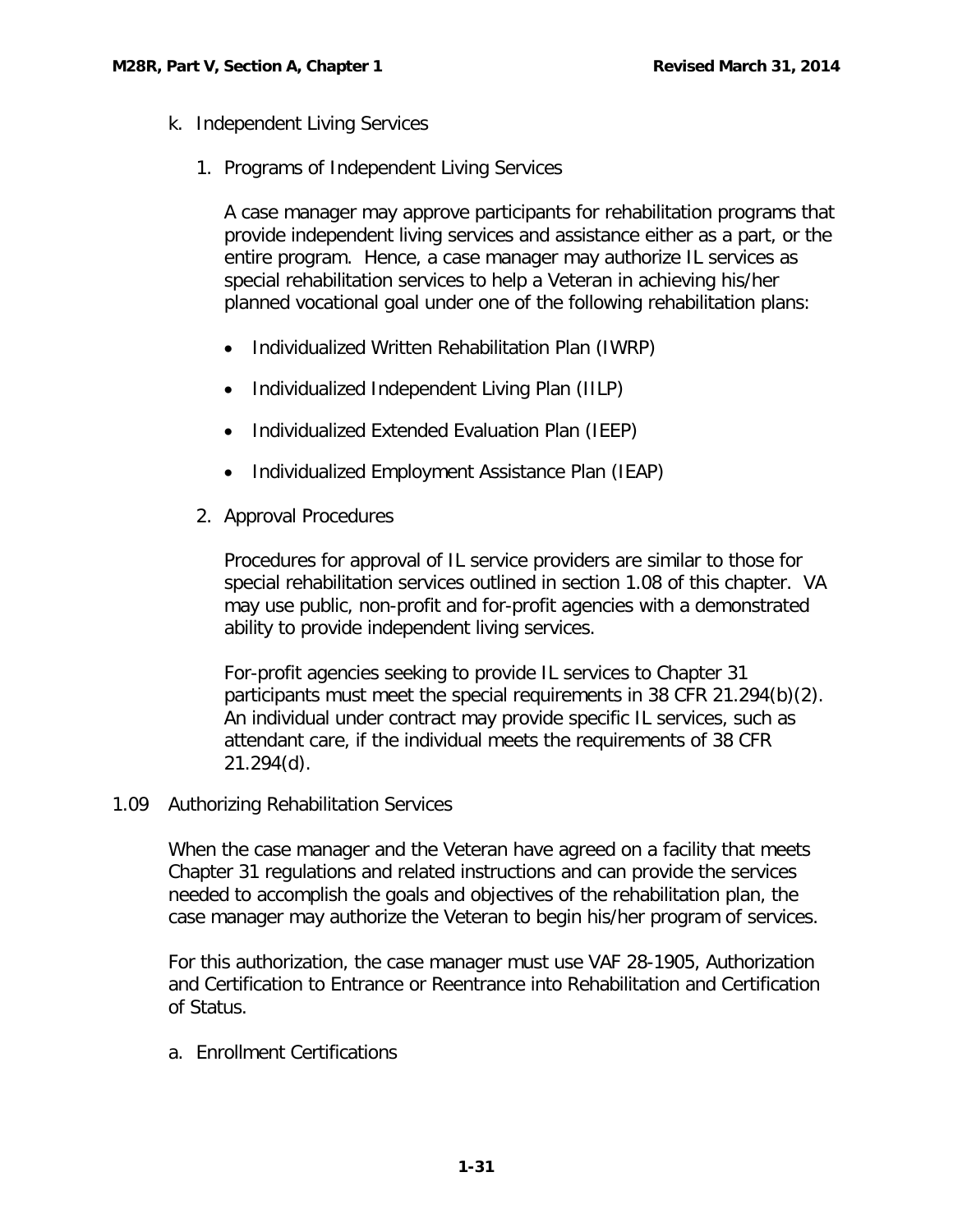<span id="page-34-0"></span>1. College Degree

For institutions providing training on a term, semester, trimester, or quarterly basis, the case manager may authorize training for up to one academic year, including summer sessions and interval periods between terms.

Training must not be authorized for only one term at a time unless one of the following occurs:

- The facility will not certify the student for a longer period
- The Veteran specifically requests single-term authorization
- The Veteran has previously not met the standards of conduct and cooperation and thus requires the close supervision that term-by-term authorization provides
- <span id="page-34-1"></span>2. Non-College Degree

For non-college-degree training, the case manager may authorize the entire enrollment period if the facility offers the course as a single block of training that is uninterrupted except by normal school holidays.

- <span id="page-34-3"></span><span id="page-34-2"></span>b. Planning the Training Schedule
	- 1. Joint Planning of Training Schedule

Before training begins, the case manager and the Veteran will jointly develop the schedule of training to be followed. The case manager must encourage the Veteran to pursue continuous training, if possible.

<span id="page-34-4"></span>2. Payment During Leave of Absence and Other Periods

Subsistence allowance may be paid to a Veteran during his/her leave of absence or other periods such as weekend and legal holidays, or customary vacation times and periods in which the school is closed temporarily under emergency conditions. Refer to 38 CFR 21.270 for additional information.

The case manager must take into account the need to conserve sufficient entitlement to enable the Veteran to complete his/her training program when he/she is deciding whether to authorize subsistence allowance for allowable periods.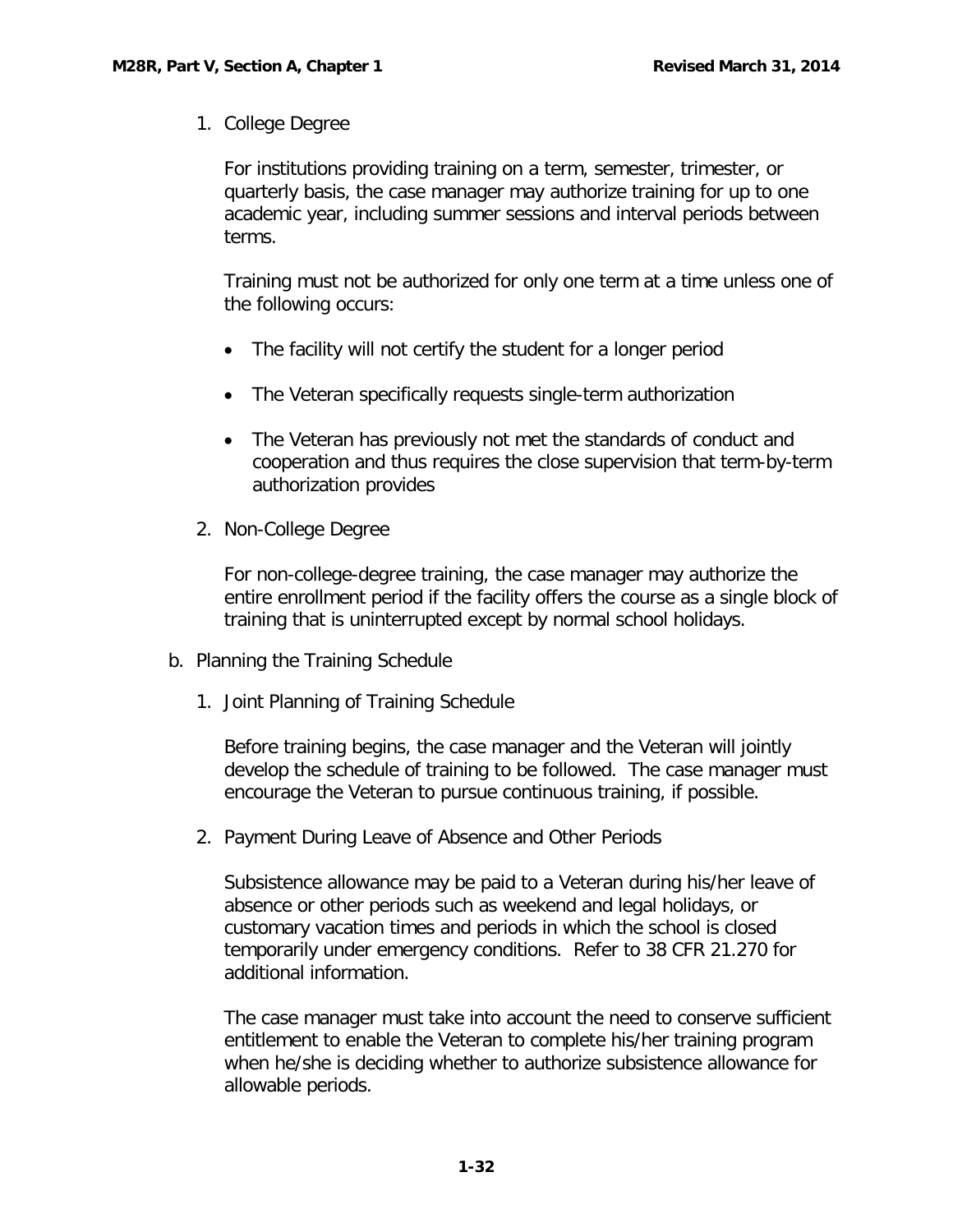<span id="page-35-0"></span>3. Informing Veterans of Nonpayment

The case manager must fully inform the Veteran of any periods for which subsistence allowance will not be paid and the reason for the nonpayment when planning the training schedule. The reasons may include that the periods are chargeable to leave and would exceed the amount of leave allowable, or the Veteran needs to conserve his/her entitlement.

The copy of the rehabilitation plan which the Veteran receives on entry into training should clearly state all scheduled periods of interruption of training.

- <span id="page-35-2"></span><span id="page-35-1"></span>c. Procedures for Authorizing Training Services
	- 1. Completing and Routing of VAF 28-1905

The case manager must complete VAF 28-1905 in CWINRS. Most of the data are automatically entered in CWINRS; however, the following must be entered manually and accurately:

- (a) Item #4. Name of Service/Assistance Provide the training objective, e.g., Master's degree in Rehabilitation Counseling.
- (b) Item  $#9$ . Specific Guidelines Provide specific instructions as necessary, such as restriction on number of hours, courses approved or not approved, restriction on bookstore purchases, approval for tutoring, etc.

A copy of the form must be provided to the training facility and the Veteran and a copy must be filed in the left section of the Veteran's CER folder.

<span id="page-35-3"></span>2. School Certification for Specific Types of Training

The following are instructions for certifying training time for different types of training:

(a) School Training

The case manager must use VA Online Certification of Enrollment (VA-ONCE) when authorizing a Veteran's training attendance and processing the Chapter 31 subsistence allowance award. This electronic certification uses the Education Service application, which interfaces with CWINRS. VA-ONCE is received in CWINRS one day after the certification is sent by the training facility.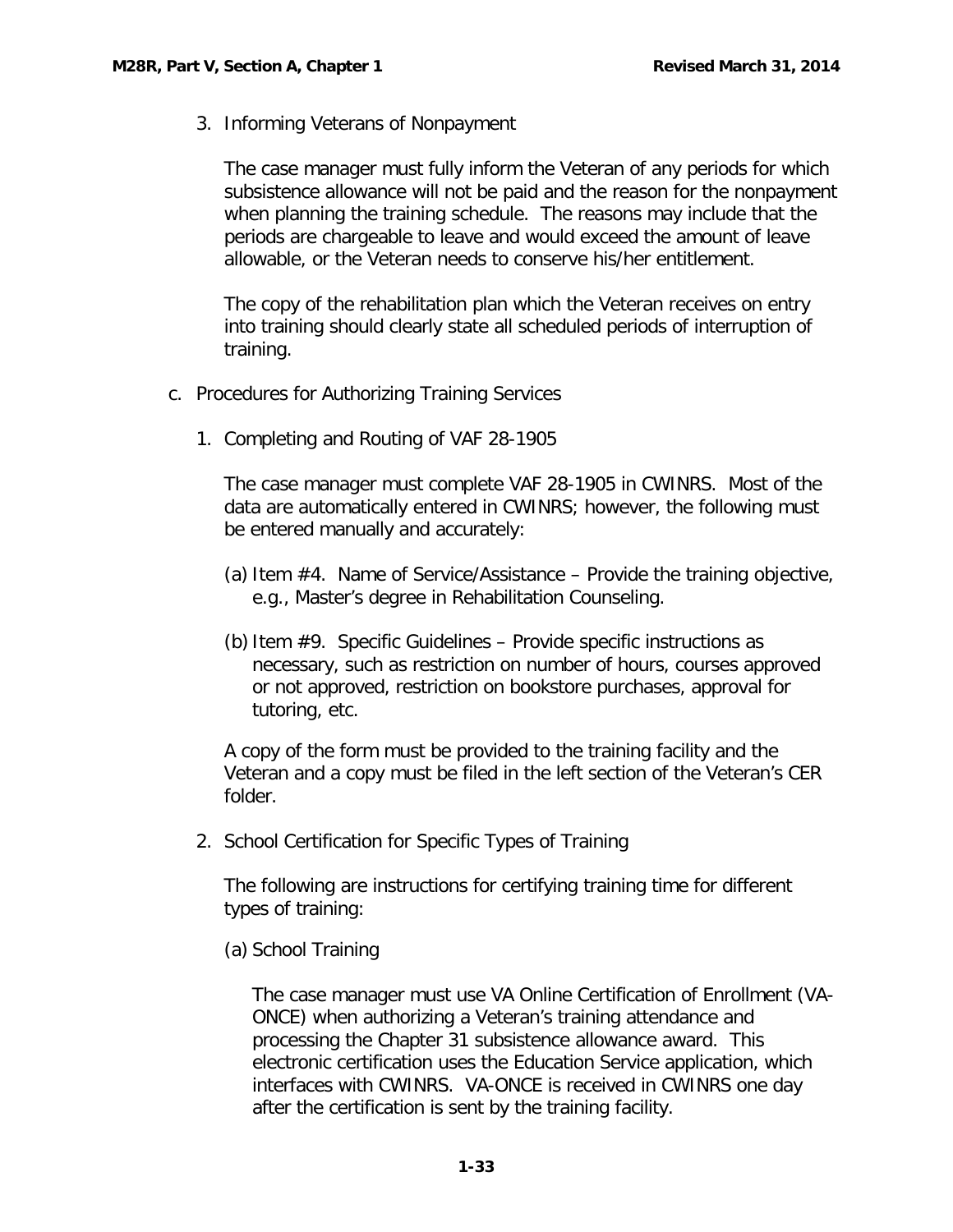The information and format for the VA-ONCE is the same as the information that the school certifying official completes on VAF 28- 1905, Section C, Item #13. The school certifying official must verify the number and type of training hours, beginning and ending dates and changes in the Veterans' enrollment.

VAF 28-1905 may only be used as certification of enrollment when a training facility elects not to use VA-ONCE to certify enrollment of a Chapter 31 Program participant. However, documentation from the training facility electing not to use VA-ONCE must be obtained and maintained by the VR&E Officer.

(b) On-job Training

The procedures for completing VAF 28-1905 described in paragraph 1 above must be followed. In addition, VAF 28-1904, Agreement to Train on the Job Disabled Veterans, must also be completed.

The procedures for certifying the Veteran's training attendance described in subparagraph (a) must be followed. When the Veteran has entered into on-job training, the wage schedule on VAF 28-1917, Monthly Statement of Wages Paid to Trainee, will be completed to show the beginning wage rate, the dates and amounts of wage increases, and the journeyman's beginning wage rate. VAF 29-1905c, Monthly Record of Training and Wages, must also be completed monthly.

(c) Farm Training

The procedures for school training described in subparagraph (a) above must be followed for completion of the VAF 28-1905. In addition, VAF 28-1905n, Farm Survey and Overall Farm and Home Plan Self-Proprietor/Manager, or VAF 28-1905p, Annual Farm and Home Plan for Institutional On-Farm Course of Training, must be completed.

The procedures for certifying the Veteran's training attendance described in subparagraph (a) above must be followed.

(d) Training in the home

The procedures for completing VAF 28-1905 as described in paragraph 1 above must be followed. The procedures for certifying the Veteran's training attendance described in subparagraph (a) above must be followed.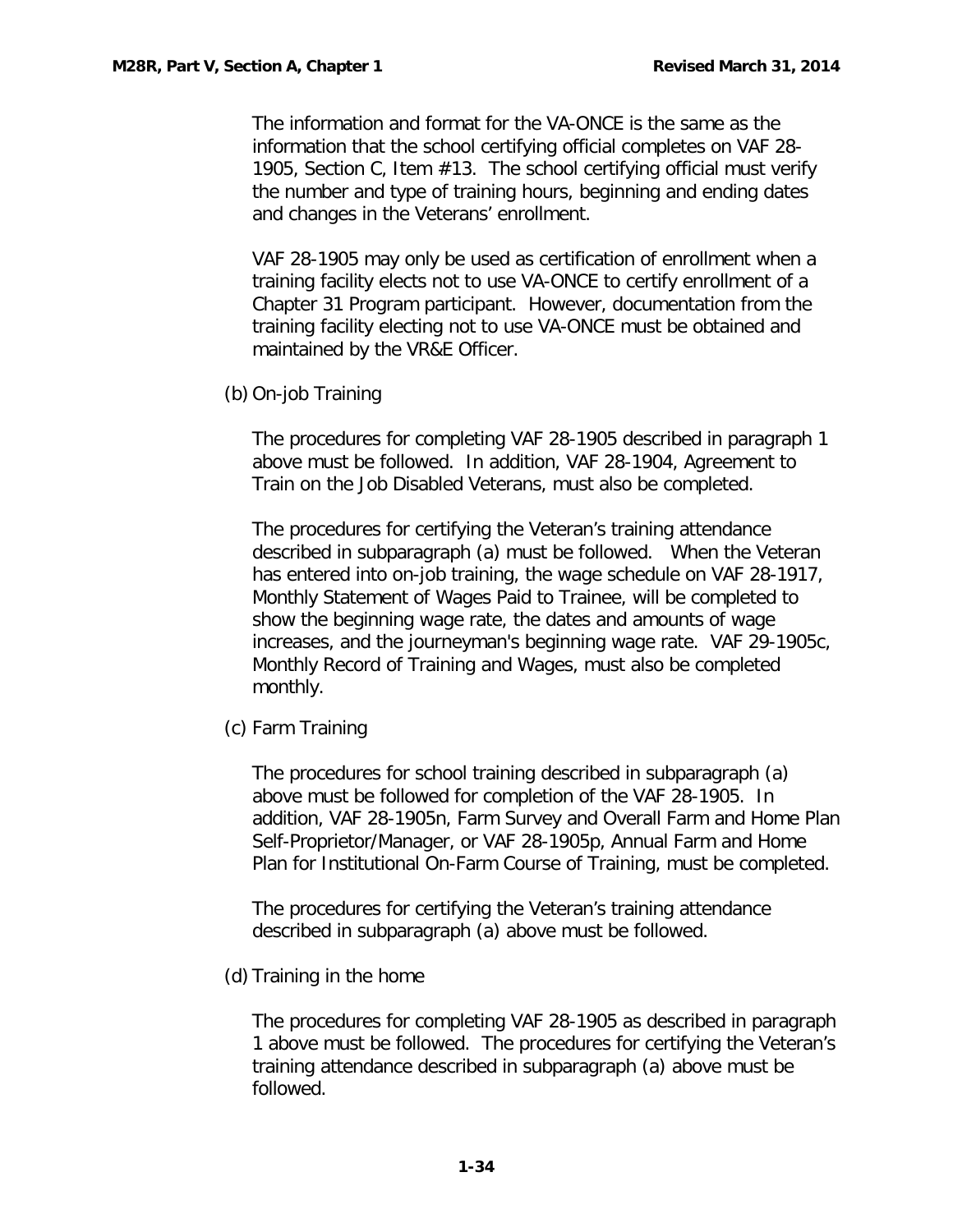(e) Independent Instructor Training

The procedures for completing VAF 28-1905 as described in paragraph 1 above must be followed. The procedures for certifying the Veteran's training attendance described in subparagraph (a) above must be followed.

(f) Training in Two Facilities

A Veteran may be authorized to attend training in two facilities. This may occur in a combination course of on-job and institutional training, or when the Veteran is attending two universities in a consortium arrangement. Prior to preparing the authorization for school attendance, the case manager must ensure that the primary training facility will accept the courses to be taken by the Veteran at the secondary training facility.

In addition, the case manager must ensure that the Veteran's concurrent attendance in two training facilities is outlined in the Veteran's rehabilitation plan. The plan must clearly identify the primary training facility or the school that will be conferring the degree or certificate of completion.

The case manager must authorize the Veteran's training attendance in a separate VAF 28-1905 for each facility. The case manager must ensure that the two forms are clearly annotated with "Concurrent Enrollment" in red at the top of the form and the primary training facility identified. Both forms must be submitted at the same time to the training facilities.

Additionally, the case manager must annotate in the CWINRS Remarks section that the Veteran is authorized to attend training in two facilities. The annotation must cite the period(s) that the Veteran is attending training in two facilities.

<span id="page-37-0"></span>d. Advance Payments

An advance payment of subsistence allowance may be authorized for a Veteran who will be participating in institutional training. An advance payment provides a student with benefit payments at the beginning of a school term to help the Veteran meet expenses at the beginning of the term.

<span id="page-37-1"></span>1. Criteria

An advance payment of subsistence allowance may be authorized for a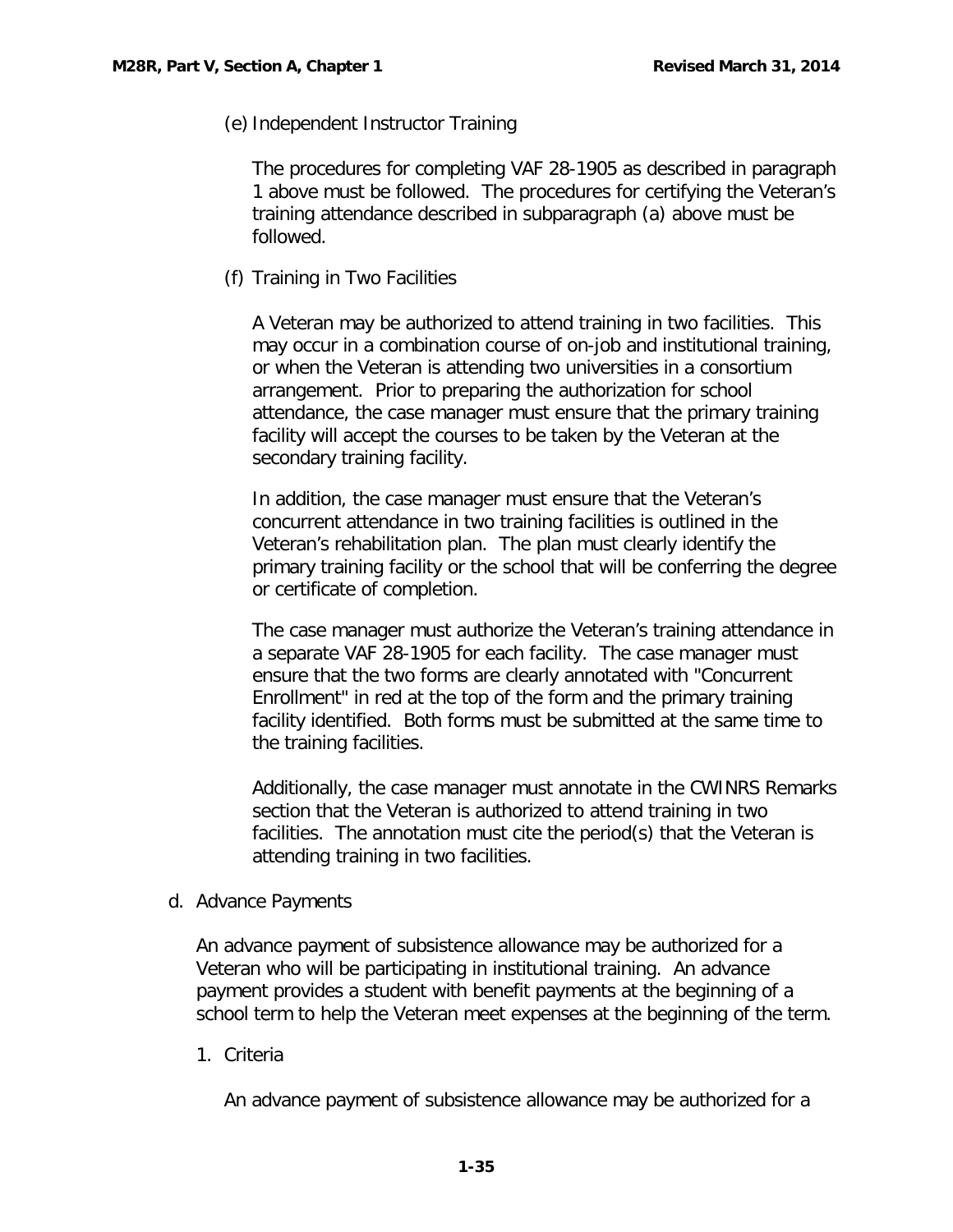Veteran who will be participating in institutional training. However, the Veteran must meet the following conditions:

- (a) The Veteran requests an advance payment using VAF 21-4138.
- (b) The training facility agrees to and can satisfactorily carry out the provisions of 38 U.S.C. 3680(d) (4) and (5) related to:
	- Receipt, delivery or return of advance checks
	- Certifications of delivery and enrollment

The advance payment request must be made by the Veteran at least 30 days, but no more than 120 days prior to the enrollment period.

<span id="page-38-0"></span>2. Coordination with the Education Liaison Representative (ELR) and the Training Facility

Participation of a training facility in advance payment is voluntary. Therefore, the case manager must contact the ELR to coordinate for advance payment.

Since participation of the training facility is voluntary, the case manager must verify the following:

- (a) The training facility has certified to carry out the provisions of advance payment.
- (b) The facility is able to secure and provide the advance paycheck to the Veteran when he/she registers for school.

The case manager must also ensure that the training facility is informed that an advance paycheck must not be provided to the Veteran earlier than 30 days prior to the beginning of the training period.

<span id="page-38-1"></span>3. Period for Advance Payment

A case manager may authorize advance payment under one of the following conditions only:

- At the beginning of an ordinary school year
- At the beginning of any other enrollment period which begins after a break in enrollment of one full calendar month or longer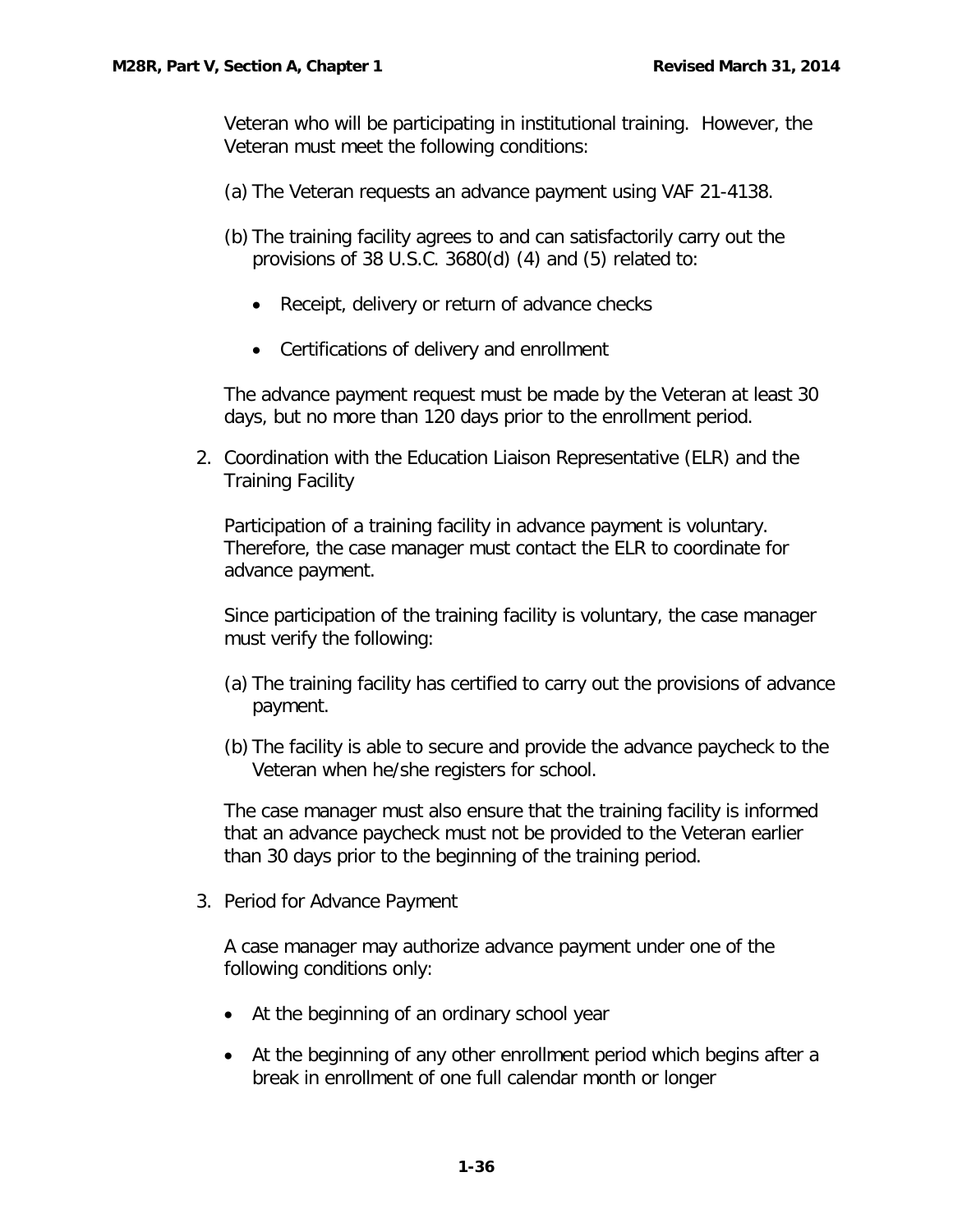<span id="page-39-0"></span>4. Advance Payment Not Authorized

A case manager may not authorize advance payment if the Veteran is enrolled less than half-time. Break pay is also not authorized.

- <span id="page-39-1"></span>5. Amount of Payment
	- (a) The amount of advance payment must not exceed the combined amount of the following:
		- The Veteran's subsistence allowance for the month or part of a month in which his/her course will begin, and
		- The Veteran's subsistence allowance for the following month
	- (b) An advance payment consists of the Veteran's monthly subsistence allowance for the first and second month of the quarter or semester in advance. The first month will only pay from the beginning date through the end of the month with a prorated amount for the number of days attended within that month. For example, an advance pay certified for September 10, 2012 through December 7, 2012 would be paid from September 10, 2012 through October 30, 2012. Since subsistence allowance is paid after the month is completed, the next subsistence allowance would be issued in December 2012 for the November 2012 payment.
- <span id="page-39-2"></span>6. Authorization

Once the Veteran meets the requirements outlined in subparagraph (a) above, the case manager must prepare and send VAF 28-1905 to the training facility. The case manager must indicate in Section B, Item #5, that "Advance payment has been authorized."

- <span id="page-39-3"></span>7. School Certification for Advance Payment
	- (a) The case manager must authorize advance payment upon receipt of the institution's certification. The school certification must be annotated "Advance Payment Requested and Signature of Student on Record" and must contain the following information:
		- The Veteran is eligible for benefits
		- The institution has accepted the Veteran or he/she is eligible to continue his/her training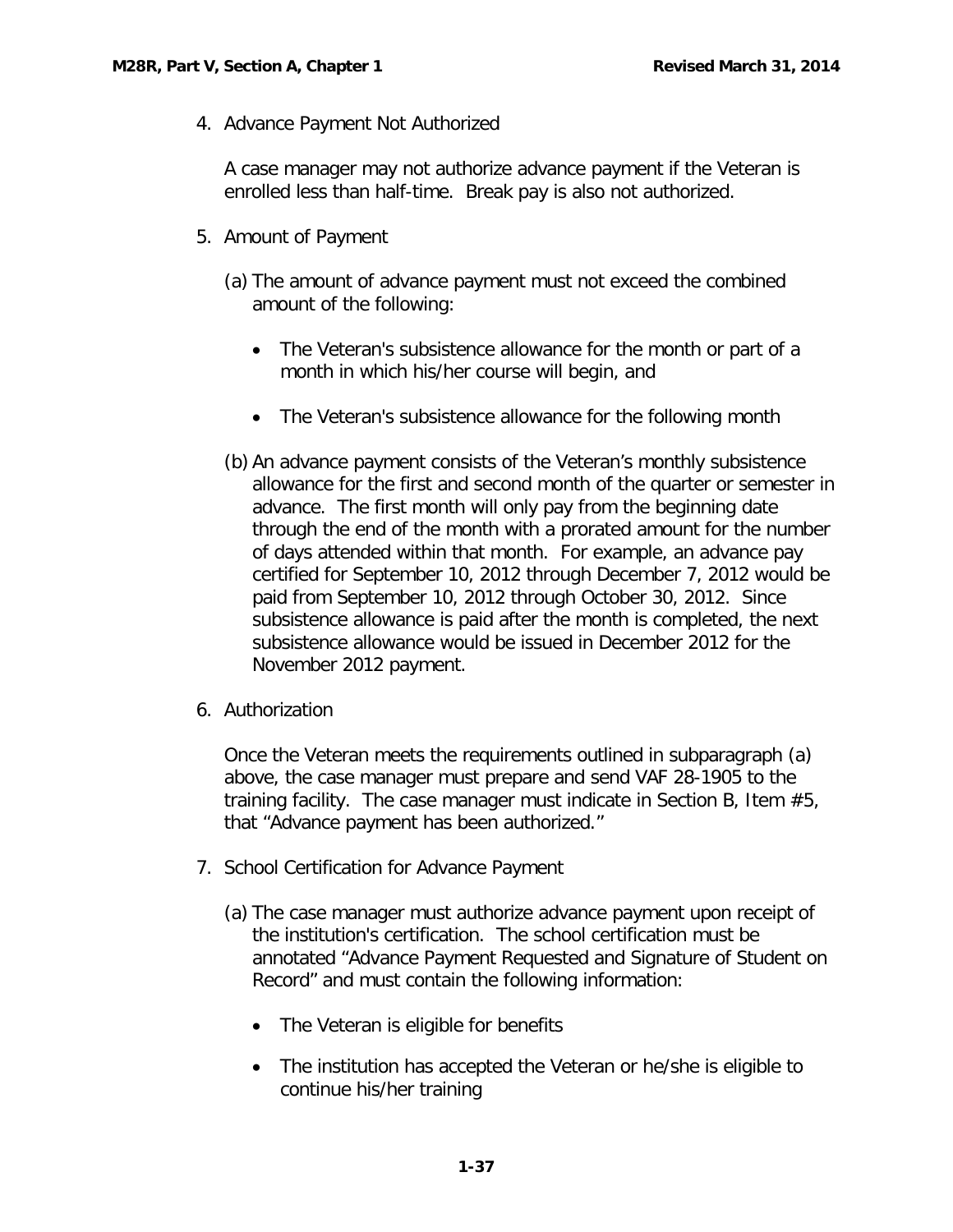- The Veteran has notified the institution of his/her intention to attend or to re-enroll
- The number of semester or clock hours the Veteran will pursue
- The beginning and ending dates of the enrollment period
- (b) The school official responsible for certifying enrollment on VAF 28- 1905 must also complete section C, Item #16 in of the form to report deliverance or non-deliverance of the advance payment and Item #12 to show any change in the enrollment date.
	- If the VAF 28-1905 returned by the school indicates the Veteran has entered training without change in the previously projected enrollment, the case manager will authorize subsistence allowance
	- If the VAF 28-1905 returned by the school indicates different information than the case manager recorded on the initial VAF 28- 1905, the case manager may authorize the change, if warranted by the information the school has provided
- (c) The case manager must submit the certification to the Regional Office (RO) Finance activity to process the payment no more than 35 days or less than 10 days, prior to the beginning date of the term.

NOTE: The case manager must not process an advance payment certification after the school has started.

<span id="page-40-0"></span>8. Paycheck Issuance and Delivery

The case manager must inform the Veteran that the advance payment check will be made payable to him/her, but will be mailed directly to the school by the Treasury Regional Financial Center. The school will deliver the check to the Veteran when he/she registers; however, it will not be delivered more than 30 days prior to the beginning date of the term.

The case manager must ensure that the school certifying official verifies the delivery of the check to the Veteran. Once the check is given to the Veteran, the school certifying official must immediately inform the case manager that the check has been delivered.

The next check will not be issued unless the case manager receives the delivery verification from the school certifying official.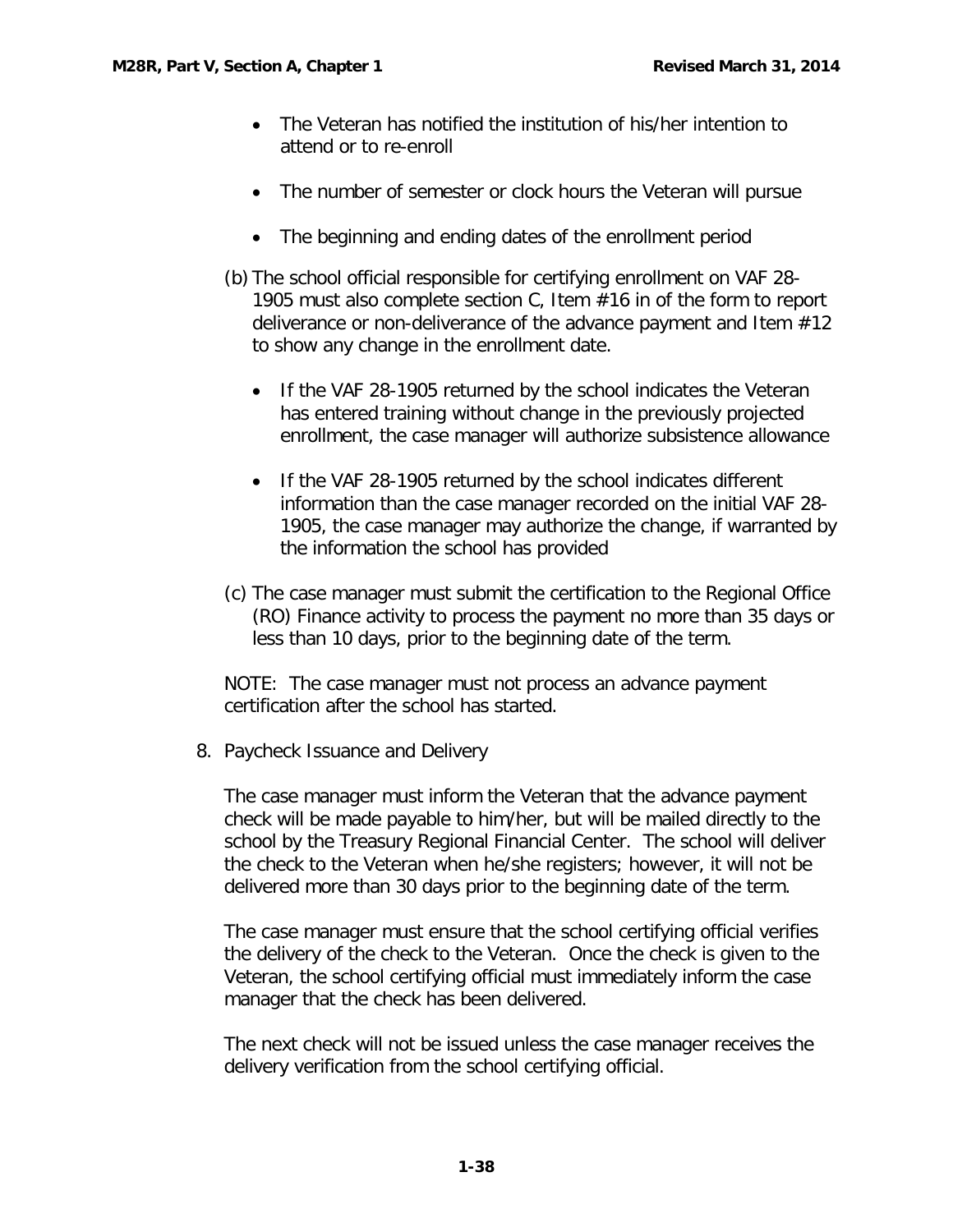<span id="page-41-0"></span>9. Enrollment Cancellation

If the Veteran fails to register, the following actions must be taken:

- (a) The school certifying official must return the check, together with a certification that the Veteran failed to register to the case manager.
- (b) The case manager must forward the check to the Treasury Regional Financial Center.
- (c) The case manager must stop the Veteran's subsistence allowance award immediately to avoid overpayment.
- <span id="page-41-2"></span><span id="page-41-1"></span>e. Induction
	- 1. Effective Date of Induction

Induction into the vocational rehabilitation program for the purpose of establishing program participation is effective the date the case manager and the Veteran sign the rehabilitation plan. This plan may be an IWRP, IEEP, IEAP, or IILP.

The induction into the vocational rehabilitation program must not be confused with the start of the training phase of the Veteran's rehabilitation program or the beginning date of the first scheduled classes or delivery of other services that are part of the rehabilitation program.

<span id="page-41-3"></span>2. Effective Date of Delivery of Services

The effective date of the delivery of services during the training phase of a vocational rehabilitation program will not be earlier than the date of the Veteran's entitlement for disability compensation is established or would be eligible.

Payment of subsistence allowance under 38 CFR 21.322 is based on the Veteran's school attendance or provision of rehabilitation services.

<span id="page-41-4"></span>f. Retroactive Induction

A Veteran may be inducted into a rehabilitation program retroactively when the conditions specified in 38 CFR 21.282 are met. This means that payment for tuition fees and other verifiable expenses that the Veteran incurred while pursuing training consistent with his/her approved rehabilitation program may be authorized as specified in 38 CFR 21.262 and 21.264. In addition,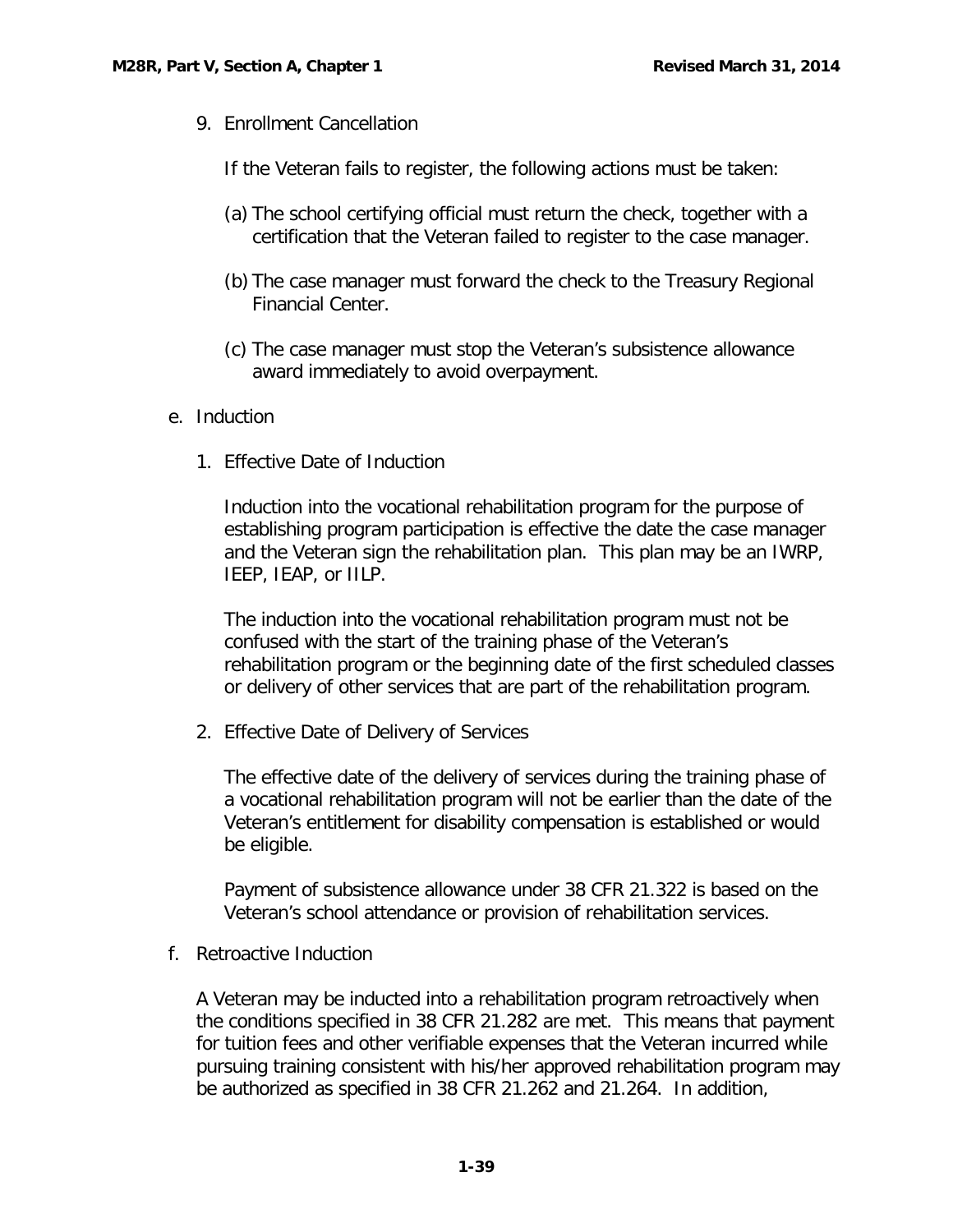payment for subsistence allowance may also be authorized under the provisions of 38 CFR 21.260, 21.266 and 21.270.

The guidelines and instructions for authorizing retroactive induction are outlined in M28R.IV.C.2.

The effective date for retroactive induction is the date when the Veteran has met all established requirements. However, the effective date must not be earlier than the effective date of the establishment of the Veteran's disability rating.

<span id="page-42-0"></span>g. Flight Training

Flight training approved under Chapter 31 may only be authorized in degree curriculums in the field of aviation that include required flight training [38 CFR 21.294 (h)]. This type of training is otherwise subject to the same limitations that are applicable to flight training under Chapter 30 (38 CFR 21.134).

There is no prohibition against developing a rehabilitation plan for a Veteran with the vocational goal of pilot, such as "Commercial Pilot" or "Flight Instructor." However, training leading to a private pilot's license cannot be authorized under Chapter 31. Before flight training can be approved, an individual must already possess a valid private pilot certificate or higher pilot certificate such as a commercial pilot certificate [38 CFR 21.4235(a)(1)].

<span id="page-42-1"></span>1. Medical Requirements

The case manager must carefully consider the medical requirements and physical demands of the job in relation to the Veteran's conditions and consult labor market research when developing a rehabilitation plan with a flight-related vocational goal. There are several levels of medical certification required by the Federal Aviation Administration (FAA) depending on the type of pilot certification being pursued. Generally, first-class is designed for the airline transport pilot; second-class for the commercial pilot; and third-class for the student, recreational and private pilot.

Before developing a rehabilitation plan with a flight-related employment goal, it is imperative that the Veteran pass the requirements needed to work in the approved goal, not the less stringent requirements needed for student pilots participating in training programs. A Veteran who obtains the required medical certification and signs a rehabilitation plan with a flight-related employment goal may be reimbursed for the cost of the medical fees associated with such certification. The Veteran must submit